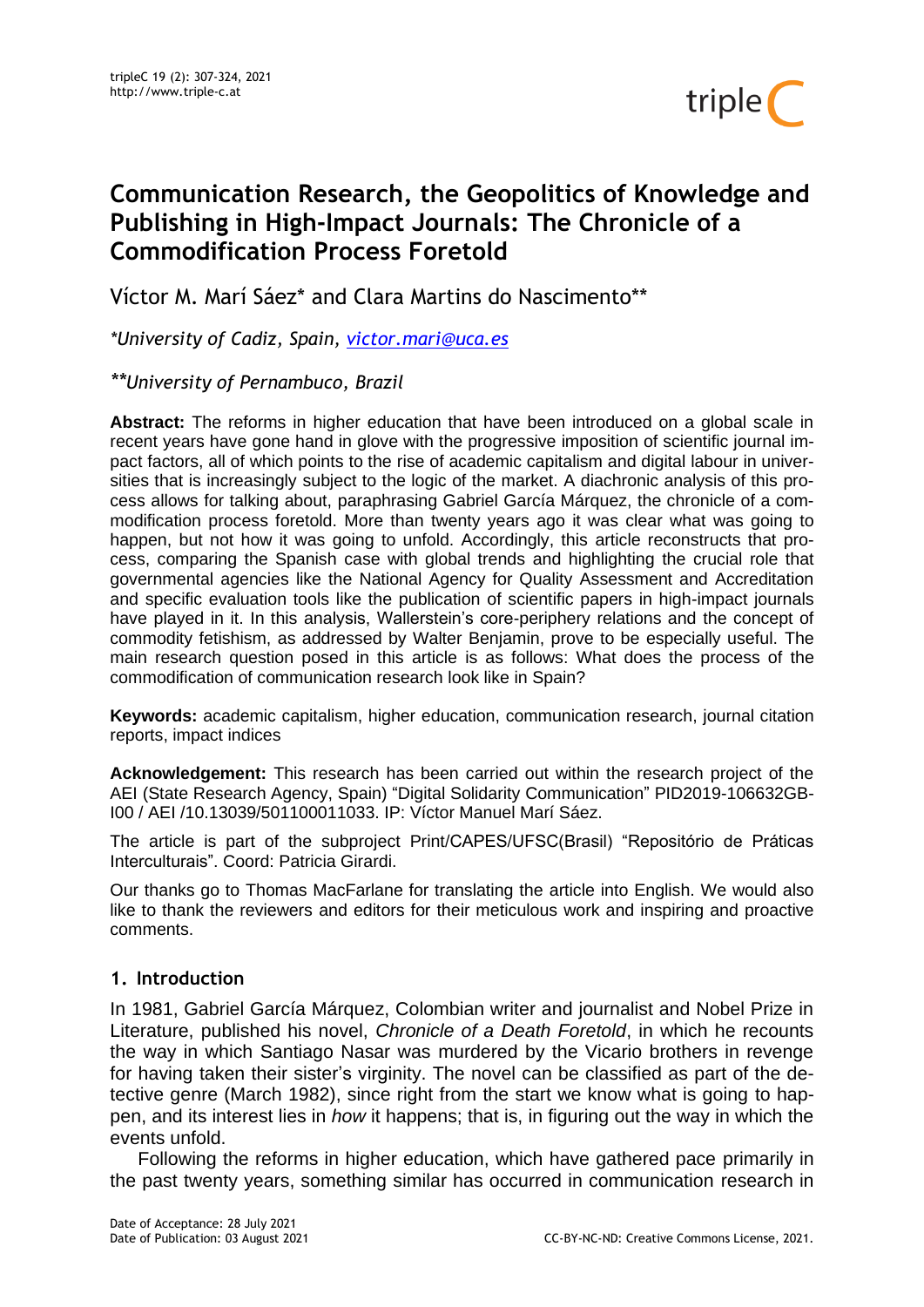Spain. At the end of the twentieth and beginning of the twenty-first century, a number of Spanish researchers voiced criticism in line with previous analyses performed in other countries (Aronowitz and Giroux 2000; Bousquet 2008), predicting the subjugation of universities and the knowledge they produced to the logic of the market under the onslaught of academic capitalism (Jessop 2018; Allmer 2018). The encroachment of academic capitalism, researchers asserted, would threaten one of the spaces in which, at least in some European countries, including Spain, universities had hitherto managed to resist the powerful processes of privatisation and commodification that could be observed in other regions of the world.

Those premonitory analyses were "harbingers", an expression alluding to authors like Walter Benjamin (Mate and Mayorga 2000) who predicted the foreseeable consequences: a commodification clearly foretold. Regrettably, what was going to happen was plain to all: but, at the time, not so the specific mechanisms, processes and instruments with which this intensive commodification of Spanish research in general, and communication research in particular, would be implemented in practice.

It is precisely at this point that the reference to the detective genre and García Márquez's novel becomes appropriate for enquiring into the way in which Spanish universities have arrived at that commodification foretold. In Spain, this process has been brought about by the introduction of an intensive "culture of evaluation" (Martínez-Nicolás 2020; Wouters 1999), channelled through the National Agency for Quality Assessment and Accreditation (hereafter ANECA), which employs the number of high-impact papers published by Spanish researchers in the Journal Citation Reports index as its main evaluation tool. The consequences of these measures include, among other things, the hypertrophy of papers published in the field of communication, most of which lack sought-after levels of quality and have had a low or negligible impact on the international scientific community (Rodríguez-Gómez, Goyanes and Rosique 2018). All in all, this has led to a process of implosion in the field of communication in Spain (Marí and Ceballos 2019), owing to the lack of consistency and rigour with which this knowledge is usually constructed.

Thus, the aim of this article is to analyse the implementation of this culture of evaluation and *how* Spanish universities have become commodified, while highlighting the specific characteristics of the Spanish case in relation to the strategies adopted in other international contexts. In addition, an analysis is performed on some of the manifest shortcomings or lacunas in this rather inappropriate process for aiming to promote quality scientific production and its internationalisation in Spain. These include the lack of an analysis of scientific production on the basis of systemic coreperiphery relations (Wallerstein 1974; 1991); and the absence of knowledge production policies that break with the impositions of mercantilist and neoliberal criteria. This theoretical work takes into account empirical data and analyses previously conducted by Spanish communication researchers enquiring into this object of study during this period (Costa 2017; Martínez-Nicolás 2020; Seoane, Martínez-Nicolás and Vicente 2020; Piñeiro-Naval and Morais 2019; Rodríguez-Gómez, Goyanes and Rosique 2018; and Soriano 2008, among others).

In this context, the main research question of our work is the following:

RQ: What does the commodification of communication research look like in Spain?

This question can be subdivided into the following sub-questions:

RQ1: What is the role of the culture of evaluation in the Spanish university system?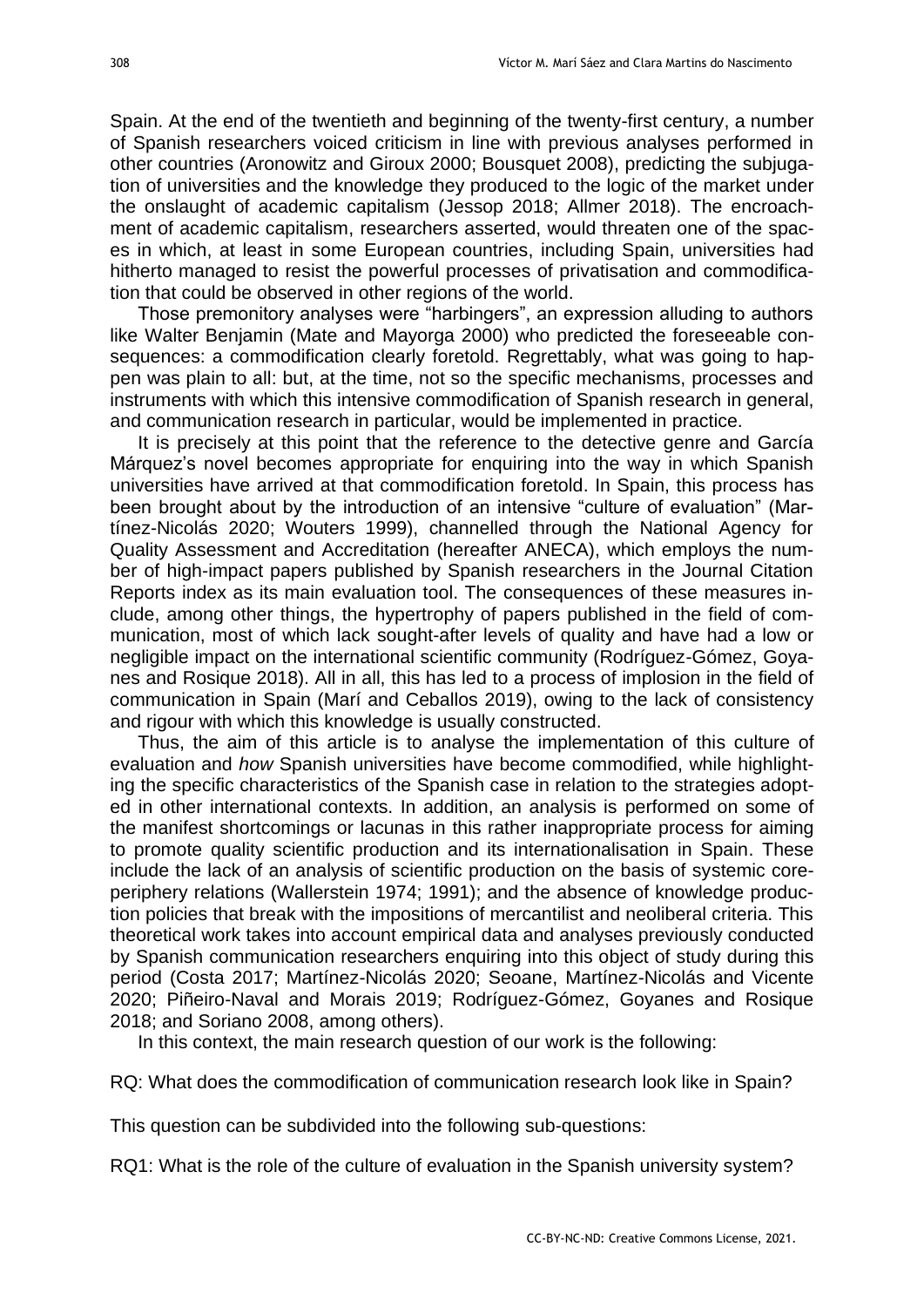RQ3: What contribution does Wallerstein's world-systems theory make to the analysis of the geopolitics of scientific knowledge?

In order to answer these questions, in the second section of this article an analysis is performed on the culture of evaluation behind the measurement of the scientific impact of papers indexed in Journal Citation Reports (hereafter JCR), among other indexing systems. Afterwards, this is reviewed employing Walter Benjamin's commodity fetishism theory. Then, in the third section, we identify the absence of a systemic analysis of academic production in Spain: a situation that reduces the problem and its proposed solutions to the individual level without taking structural factors into account. The limitations of such an analysis are examined using Wallerstein's worldsystems theory. Finally, in addition to arriving at a number of basic conclusions, the last section introduces elements that may allow for designing alternative scientific publishing policies.

What follows is a reconstruction of the commodification process foretold.

# **2. The Culture of Evaluation**

In the field of knowledge construction and evaluation, recourse is made to the terms 'nomothetic' and 'ideographic', both with strong Kantian connotations, to refer to two extremes of tension. Nomothetic evaluation involves a tendency to generalise, which is inherent to natural sciences whose judgements are based on 'objective' data that do not take history or contexts into consideration and which, in sum, conceive their scientific model as the only one worthy of being incorporated into other fields of knowledge. Contrastingly, ideographic evaluation appraises matters of context and elements specific to each case. These extremes lead to two radically different cultures of evaluation.

As regards educational evaluation, authors like Stake (1976) and Kemmis (1978) have critically reflected on the limits of applying the nomothetic model to evaluation. In this vein, de la Herrán and Coro Montanet (2011) consider that, in the Spanish case, the culture of nomothetic evaluation ends up being reflected in a "citation culture" (Wouters 1999) or impact culture.

In Spain, the nomothetic culture of evaluation had already been introduced before the aforementioned reforms in higher education, but this process has doubtless reinforced and amplified it. Martínez-Nicolás (2020, 338) establishes a series of stages in the development of this culture of evaluation in Spain: introduction (1983-1989), reinforcement (2001) and generalisation (2008), following an evolution aimed not only at toughening its criteria and their strict application, but in essence also at making scientific performance a determining factor for allowing researchers to pursue, consolidate and further their professional careers.

To this end, the ANECA, created in 2002, the ACADEMIA programme (by which all professors and researchers who wish to work at a Spanish university must be accredited) and the National Commission for the Evaluation of Research Activity (hereafter CNEAI), an agency linked to the ANECA, which evaluates the scientific production of Spanish professors and researchers, form a sort of 'Bermuda Triangle'. In that triangle, critical and quality research runs the risk of disappearing without trace in the frenetic pursuit of publishing works which, by and large, as Costa (2017) observes, are of poor or negligible quality and have little or no impact.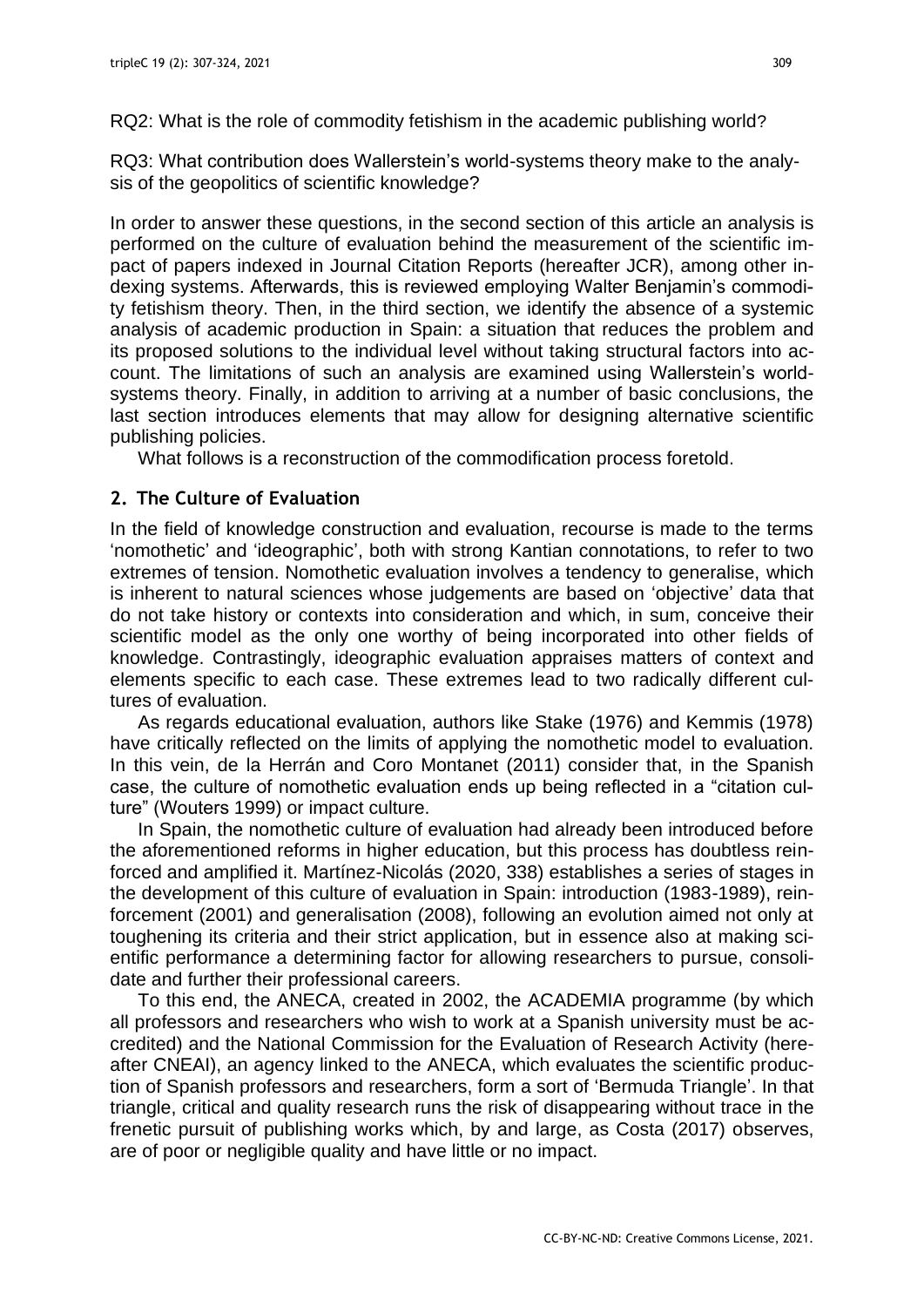As a result of the work of those agencies and the logics introduced by them, Spanish research and scientific production have acquired a series of specific traits. Soriano (2008) talks about the "ANECA effect" to refer to the repercussions of this process, employing the name of the public agency that is chiefly to blame for the ruinous implications for critical research. The ANECA effect has fostered a specific type of scientific production that tends to satisfy the recognition requirements of the abovementioned agencies rather than promoting knowledge that is useful to society.

The Spanish institutional context and the culture of evaluation it promotes have had notable implications for communication research. It is true that, since the creation of those agencies, the number of faculties of communication, PhD theses defended and papers published in international scientific journals have, on the whole, increased in Spain (Martínez-Nicolás 2020). But, following the *leitmotif* of this article – whose intention is to pay greater attention to the *how* than to the *what*, to quality rather than to quantity – there is also a long list of negative consequences for communication research conducted in Spain, of which Rodríguez Gómez, Goyanes and Rosique (2018) offer an accurate snapshot, and which can be summarised as follows: "A large number of self-citations" (Fernández-Quijada, Masip and Bergillos 2013), "scant methodological transparency" (Martínez-Nicolás and Saperas-Lapiedra 2011), "an overabundance of underdeveloped works" (Piñuel, Lozano and García 2011), "the avoidance of a critical analysis of media companies" (Martínez-Nicolás 2006) and "the renunciation of the value and utility of research for society" (Quirós 2016). In some qualitative bibliometric studies, it has been observed that many of the cited works were not accompanied by sufficient indications that they had actually been read and understood as formulated by their authors (Marí and Ceballos 2019, 477).

The ultimate consequences of the introduction and spread of this culture of evaluation could be tied in with the reflections of Theodor Adorno in "Culture and Administration" (1991), insofar as his ideas allow us to glimpse the functionality of administrated and administrative logic in capitalism. Adorno begins his essay by suggesting that there is a mutual implication between the two terms in conflict:

Whoever speaks of culture speaks about administration as well, whether this is his intention or not. The combination of so many things lacking a common denominator – such as philosophy and religion, science and art, forms of conduct and mores and finally  $[...]$  the objective spirit of an age – in the single word 'culture' betrays from the outset the administrative view, the task of which, looking down from on high, is to assemble, distribute, evaluate and organize (1991, 107).

Further on, he states:

The dialectic of culture and administration nowhere expresses the sacrosanct irrationality of culture so clearly as in the continually growing alienation of administration from culture – both in terms of its objective categories and its personal composition. […] For that which is administered, administration is an external affair by which it is subsumed rather than comprehended. This is precisely the essence of administrated rationality itself, which does nothing but order and cover over (1991, 112-113).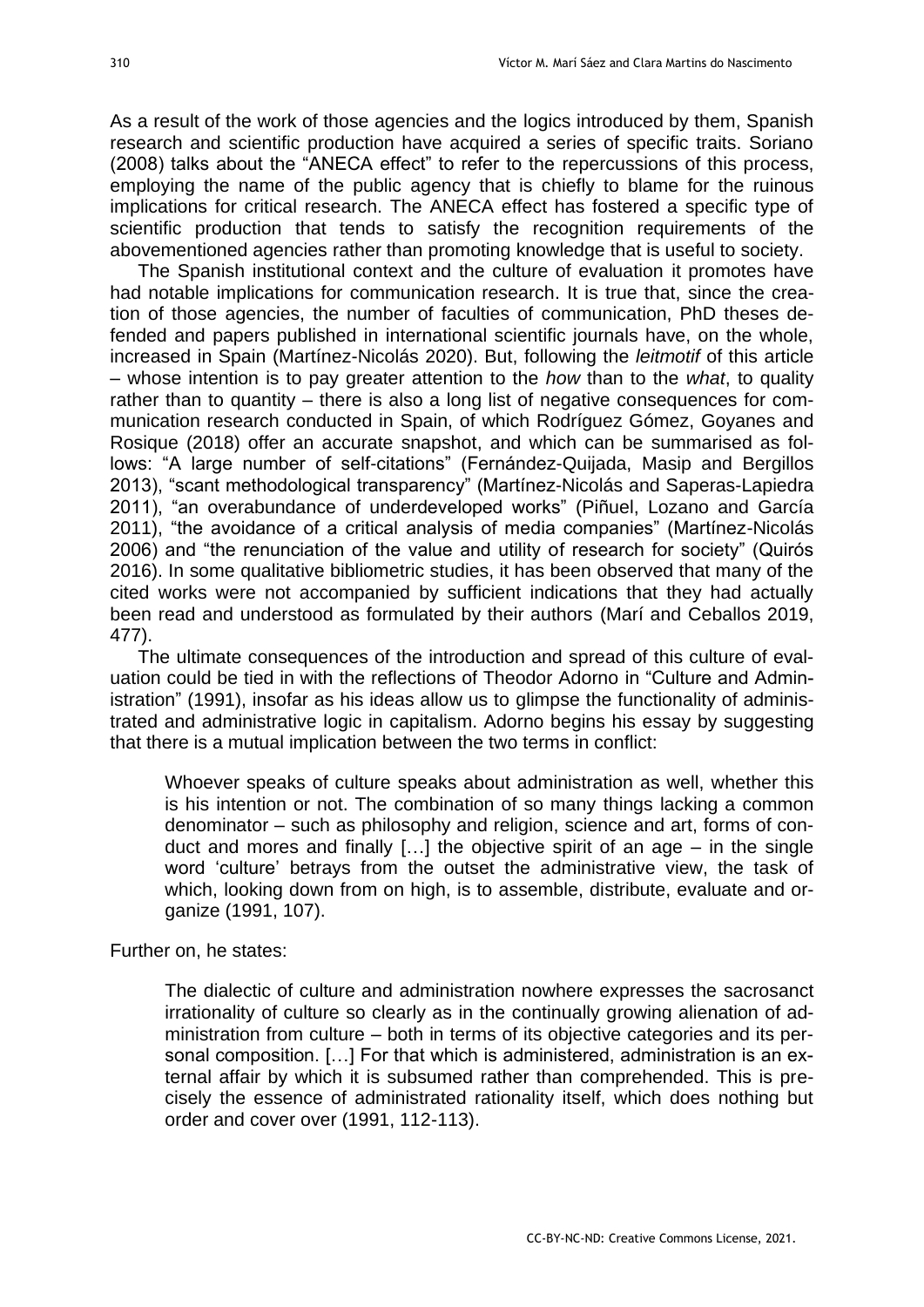However, Adorno offers a solution when noting that there is a way of understanding culture that escapes this administrative logic, a critical culture capable of surviving these destructive dynamics (Cabot 2011).

Therefore, we are witnessing a new chapter in the subsumption of critical research at the hands of administrative research, which Adorno was already criticising and suffering from in the flesh during his exile in the United States and in his discussions and clashes with Lazarsfeld (Mattelart and Mattelart 1995, 53). Thanks to a new functionalism, the culture of evaluation is now imposing itself on the current Spanish university system, undermining the material possibilities of promoting and propagating a communication research culture that is critical of capitalism.

In this process of reforming Spanish universities, it can observed that, of all the tools and procedures envisaged for implementing the culture of evaluation, one stands out among the rest: the emphasis on papers published in high-impact journals, especially those indexed in Journal Citation Reports (hereinafter JCR) (Web of Science, Clarivate). In the 'age of the ANECA', it is this aspect that serves as a definitive evaluation criterion when gauging the production of Spanish researchers, and also that which plays a decisive role when researchers with precarious and temporary jobs attempt to obtain more stable contracts.

This is the reason why prominent Spanish communication researchers such as Martínez-Nicolás (2020, 398) call this age of the ANECA the "triumph of the paper" or, more specifically, the imposition of a type of research dependent on the JCR (Reig 2014). Drawing from previous research (Piñeiro-Naval and Morais 2019), Martínez-Nicolás (2020) observes the progressive importance of this criterion – the publication of scientific papers in high-impact journals – in Spanish research in fields like communication and the social sciences, in which the book or monograph format has historically predominated as the main vehicle of dissemination of knowledge and research. In this process, an important turning point was reached in 2008, when the publication of papers in journals of this type in the field of communication in Spain experienced a year-on-year increase of 40%. The influence of the ANECA on the progressive relevance of papers is there for all to see.

In connection with this it is possible to observe similarities and differences in other countries. Prioritising and evaluating the publication of papers in high-impact journals is certainly a global phenomenon. Nevertheless, the intensity with which these criteria are applied varies from country to country and, in this diverse landscape, Spain is among those countries that have become most firmly committed to the widespread and dependent incorporation of these systems for measuring scientific production, together with the consequences that it has had for objects of study, research and teaching staff and scientific policy-making in general.

To offer just one example, the CNEAI – as already noted, an agency linked to the ANECA, whose task is to evaluate the scientific production of Spanish university professors, lecturers and researchers – is key to this process of commodification. In the progressive modifications that this agency has introduced in evaluation criteria over the past few years, the publication of papers in journals indexed in JCR (preferably) or in Scopus (as a second option) has gradually imposed itself as a prerequisite for obtaining a positive evaluation in the field of communication. This has displaced other evaluation criteria such as the publication of papers in other quality journals not included in those databases, and even of books or book chapters with reputed publishing houses. The rigour with which these norms (foreign to the research culture in the field of communication in Spain) are adopted and applied is not exempt from a fair dose of the zeal of the new convert. These measures also contrast, for example, with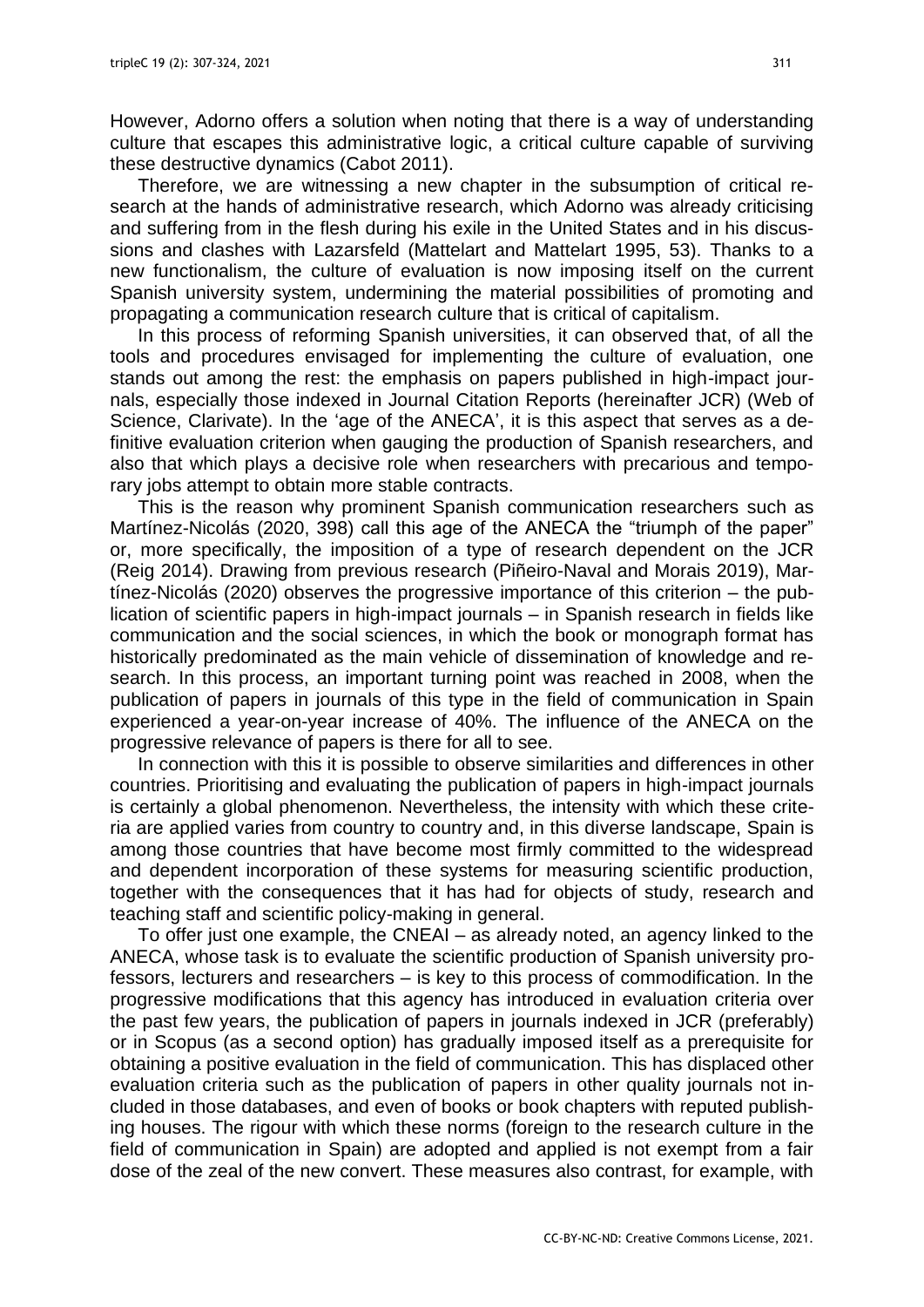those adopted in France, where a panel of experts elaborates a list of reference publications, taking into account quality criteria other than the metrics imposed by the major academic publishing houses.

Against this backdrop, publishing in these journals is for many researchers a personal challenge, as if they were competing against the rest of the world. As occurs in other fields of human activity, research is thus seen from a perspective that tends to individualise issues and problems that have a systemic and collective dimension (Bauman 2013).

Several analytical keys are sufficient to reveal the pitfalls of this modern version of the myth of Sisyphus, in which researchers are condemned to rolling the immense boulder of academic production up the steep hill of accrediting institutions. In light of the data on the publication of Spanish communication research in high-impact journals, it can be seen how the top positions are occupied by those researchers linked to the first faculties of communication to be opened in Spain: those of the Complutense University of Madrid, the University of Navarre, the Autonomous University of Barcelona and, slightly later on, the University of the Basque Country (Gómez-Calderón and Roses 2015, 502). In other words, those universities that were the first to position their faculties of communication in the academic market have managed to gain a competitive edge on those that later followed suit.

In a similar vein, de Filippo (2013) has confirmed the fact that the Spanish universities with the greatest volume of production in the communication journals included in the Social Science Citation Index (SCCI) are the four mentioned above, to which should be added the Pompeu y Fabra University (Catalonia) and the James I University (Castellón de la Plana, Valencia). Therefore, there is an evident correlation between the level of wealth (gross domestic product) of the regions in which those universities are located and the highest levels of academic production; or, in other words, the influence that, at a national level, core-periphery relations (Wallerstein 1974; 1991) have on academic production in general. The classic triangle (whose corners are formed by Madrid, the Basque Country and Catalonia) within which wealth and industrial production is concentrated in Spain also occupies core positions as to scientific production.

A second analytical key involves identifying Spanish scientific production in communication, in order to gauge the repercussions that the ANECA effect has had on the topics that researchers choose so as to consolidate their position in the university system. In this respect, taking the journals indexed in Scopus as a reference, Carmen Costa (2017, 11) singles out the line of research relating to teaching in communication, a topic that may be regarded as transversal and not specifically linked to objects of study inherent to the field of communication. For their part, Rodríguez-Gómez, Goyanes and Rosique (2018) point to an increase in empirical research, above all employing techniques like content analysis. Piñeiro-Naval and Morais (2019) confirm this trend, before adding that, even though social media and information and communication technologies (ICTs) have become more popular in recent years, traditional media continue to be the most prominent object of study in Spanish communication research.

Therefore, the first consequence of these institutional policies has been the loss of importance of theoretical studies and those addressing structural or systemic issues, such as those performed in the field of the political economy of communication (Marí 2012; Martínez-Nicolás 2020). This is no coincidence. To achieve the hyper-productivity required by the system, researchers mainly resort to the most profitable topics and methodologies, in a context of the McDonaldisation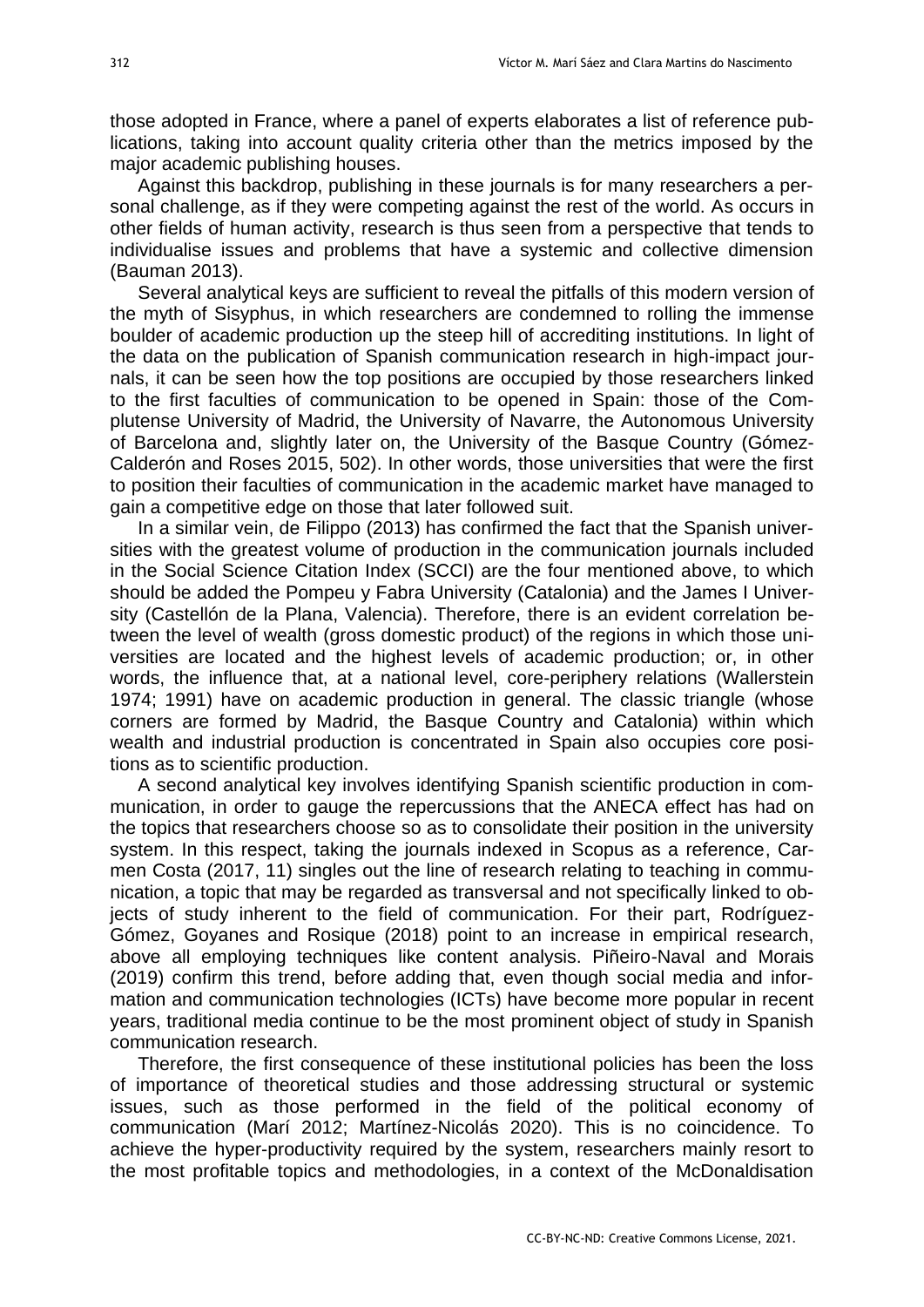(Ritzer 1992) of scientific production (Hayes 2017): the study of the conventional media (the press and television) employing simple quantitative methodologies such as content analysis. Additionally, this yearning for high academic productivity has led, in many cases, to the proliferation of logics that are pernicious to quality research, including so-called "salami slicing" (Jackson et al. 2014; Tolsgaard et al. 2019). This involves artificially and profusely fragmenting the same (usually quantitative) research, which, in comparison with other more laborious qualitative methodological approaches, offers researchers a more favourable cost-benefit relationship.

In this way, Spanish communication researchers manage to inflate their scientific production, which, albeit constituting a legitimate survival strategy, often negatively affects the quality and international impact of their publications (Costa 2017) by lowering their h-index (Costa 2017; Túñez-López et al. 2014) or by disconnecting Spanish research from prominent trends at a global level (Seoane, Martínez-Nicolás and Vicente 2020). This underscores a major contradiction: a public agency concerned with research quality (i.e. the ANECA) has adopted measures aimed at enhancing it (the publication of papers in high-impact journals), which have ultimately achieved the exact opposite: lower quality, and negligible or non-existent impact and significance on the international stage. Simply put, the greater the emphasis on quality communication research, the lower its quality.

In sum, a measure such as that of encouraging the publication of papers in highimpact journals – which is by no means negative and which, if it were properly contextualised, would yield positive results – has proved a perverse logic in the culture of evaluation promoted in Spanish research.

Therefore, it could be claimed that behind this process there is a commodity fetishism revolving around "high-impact papers", at least as this phenomenon is understood by authors of critical theory like Walter Benjamin. The German philosopher himself authored a brief but substantial text entitled *Capitalism as Religion* (1921), which has a very important bearing on the topic at hand.

Commodity fetishism is an expression employed by Marx to reveal the type of social relations to which commodities give rise in capitalism. In *Capitalism as Religion*, Benjamin's aim is not only to demonstrate how religion conditions capitalism, but, more to the point, to show how capitalism is essentially a religious phenomenon (Zamora 2009a, 59). It is a special type of religion focusing on a ritual practice of continuous worship, without let-up, inasmuch as the production and consumption cycle is uninterrupted and knows no rest. Lastly, another of its characteristics is that it is a type of worship that produces guilt and debt. In this regard, Zamora (2009a, 59) recalls that the German concept of guilt/debt (*Schuld*) has a dual meaning, economic and religious, which is lost in translation into other languages. This is a very striking coincidence, given the confluence between the moral (guilt) and economic (debt) subjugation that capitalism is capable of generating simultaneously.

The commodity fetishism to which Benjamin alludes in *Capitalism as Religion* is related to another term, namely, the commodity as phantasmagoria, which he addresses more specifically in his *Book of the Passages (The Arcades Project)*. In her reinterpretation of the concept of phantasmagoria in Benjamin, Paloma Martínez Matías (2021) suggests that this refers to a certain self-image, representation or comprehension that a society producing commodities generates when forgetting or eluding the condition that defines it in its productive sphere (Benjamin, GS V 822, in Martínez Matías 2021, 112). She goes on to claim that Marx describes the fetishist character of the commodity as "the phantasmagorical form"; thereby the social relationship of whoever exchanges commodities appears in their eyes as a relationship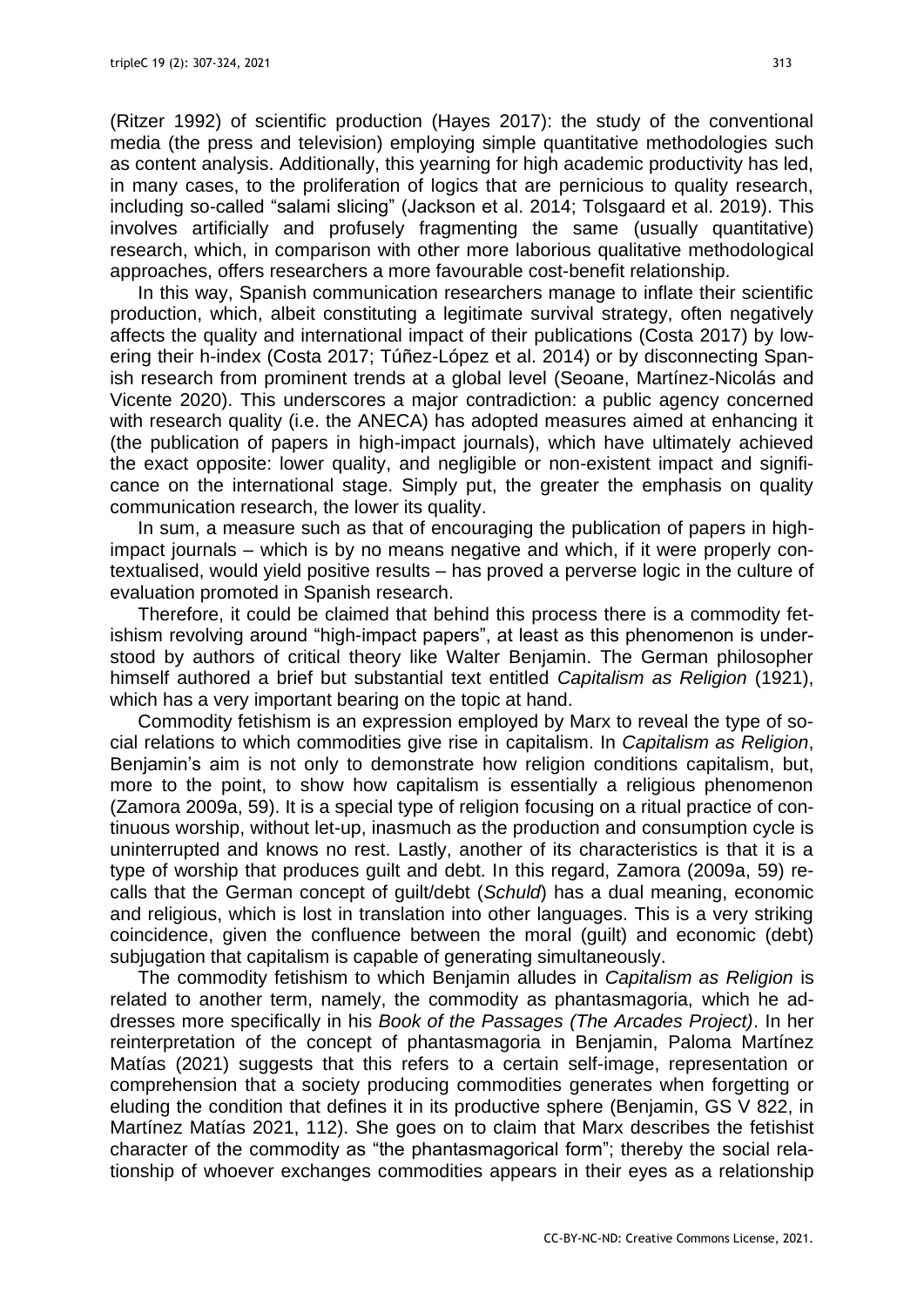between those very commodities (Martínez Matías 2021, 112). This is why the commodity "becomes an authentic fetish or object of adoration which the more it conceals its status as a product of work, the more it will attract possible buyers" (2021, 114). So, the destructive relationship with the fetish gives rise to a fateful proportional rule: the greater the adoration, the greater also the exploitation/subjugation and, simultaneously, the greater the concealment of the material conditions of production in which this economic relationship is framed.

# **3. The Manifest Absence of a Systemic Interpretation of the 'Process of Commodification Foretold'**

Up until this point, the analytical focus has been placed on the process of commodification implemented in communication research in Spain in recent years, paying special attention to those elements that have promoted it, such as the fresh impetus given to a specific culture of evaluation which, although long-standing, has gained a new lease of life during this period. In Spain, this has led to the excessive relevance acquired by the pressure to publish papers in high-impact journals.

In this section, the intention is to analyse this process of commodification foretold from perspectives and categories that have been side-lined or directly ignored by both the academic authorities and the majority of Spanish researchers, not only when diagnosing Spanish research, but also when putting forward solutions.

To cut straight to the point, what has essentially been neglected is a systemic analysis of Spanish scientific production in general, and that of the field of communication in particular, that considers the geopolitical dimension of research (Demeter 2019) from a world-system perspective and from those of structurally determined core-periphery relations (Wallerstein 1974; 1991). This theoretical approach allows for incorporating the idea of social totality in order to contextualise single developments and, at the same time, to frame them in specific social and historical contexts. For the authors of critical theory the departure point for fathoming social phenomena has to be that of antagonistic totality (Zamora 2009b). This is the case of Theodor Adorno, whose theory of society is a dialectic one that decries all attempts to take specific cultural forms or social developments as an absolute departure point and not as something mediated by the process of production and reproduction of social life.

In this respect, the comments on the concept of totality in Wallerstein's *oeuvre* made by Chamsy el-Ojeili (2014), four decades after he had proposed his worldsystem analytical framework, are relevant to the issue at hand. In the words of el-Ojeili,

It is good perhaps to follow Jameson (1989) and ask why it is that at certain moments the category of 'totality', once thought fundamental for any analysis seeking to liberate us from the immediacy of common sense, suddenly becomes prohibited, connecting this, paradoxically, to a moment at which capitalism has become more totalizing than ever (2014, 695).

And, indeed, the confluences between postmodernity, which welcomes an unequal and unjust present, and rampant neoliberalism tend to discredit the analyses of capitalism as a totality, in a context paradoxically characterised by the totalitarianism inherent to capitalism.

Based on this theoretical framework, let us now return to the thematic thread of this analysis. After reading the aforementioned scientific literature in this respect it is possible to observe an overrepresentation of individual efforts in the field of research,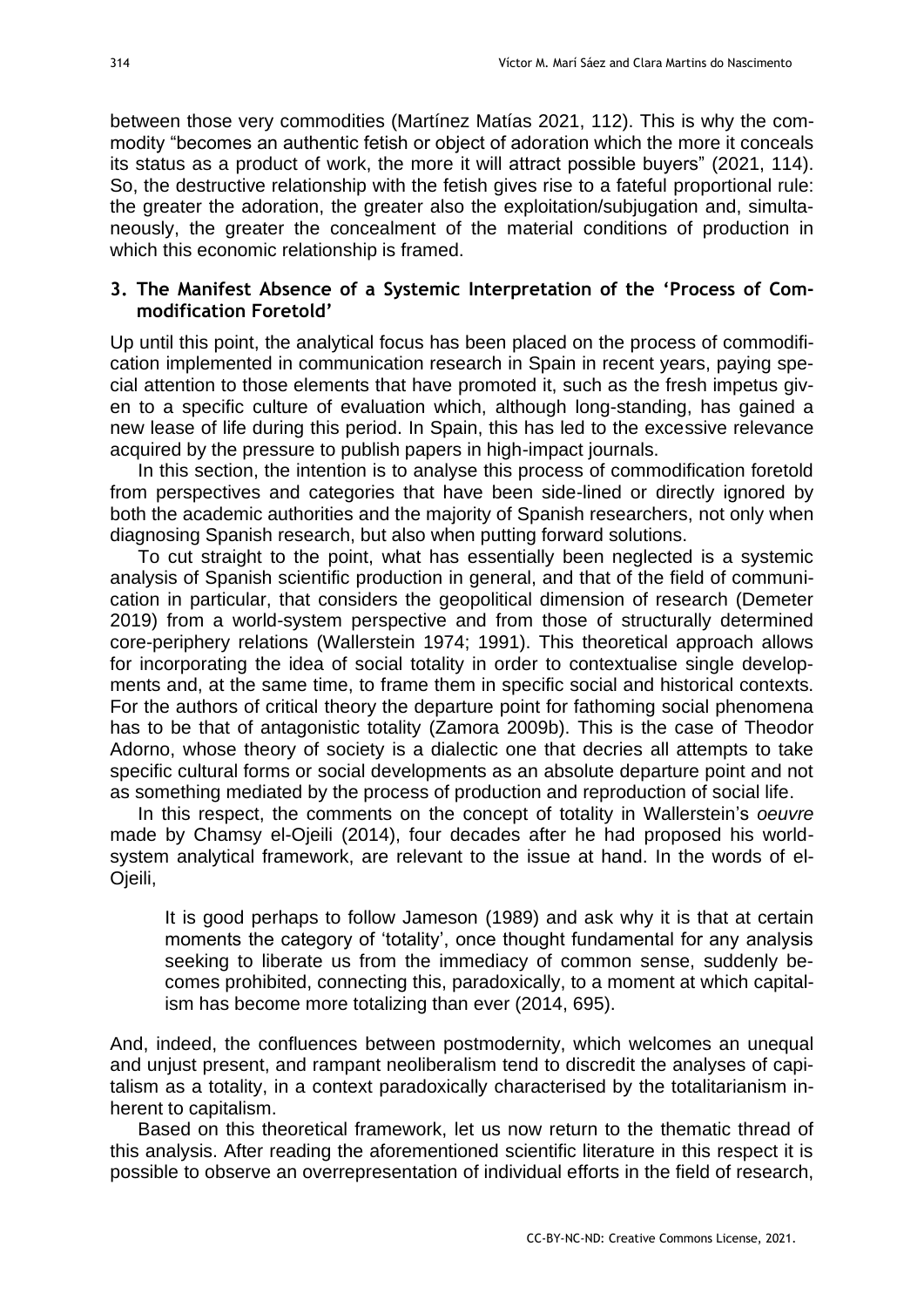an emphasis that coexists with a contradictory phenomenon: the underrepresentation of the systemic logics that have given rise to this situation. Historically, Spanish research in general, and communication research in particular, have occupied a marginal position in structural terms at a global level. Therefore, it would be extremely naïve and frivolous to believe that this historical and systemic trend could only, or preferentially, be reversed by the individual endeavours of researchers.

It seems obvious that to meet the desired objectives it is not enough to foster a culture of evaluation that prompts Spanish researchers to compete individually in the global scientific field. In order to dispel this ingenuous voluntarism, there is a need, for example, for a scientific policy that, as a prerequisite, is underpinned by a strong financial investment in research. And it is here where some of the principal systemic problems of Spanish research emerge. According to Eurostat, Spain lags behind even some of the European countries with the lowest levels of investment in research, such as Greece, Poland and Portugal.

Moreover, in view of the level of state investment in public universities – in Spain, the public sector is the main and fundamental source of investment in research, since the vast majority of research is conducted in the country's public universities – it can be observed that, over the past eight years, the budget item for higher education has decreased by 14.7%, while funding for research programmes and projects have been slashed by 31% (MINECO 2018, 19, quoted in Rodríguez-Gómez, Goyanes and Rosique 2018, 233). Going into further detail, Carmen Caffarel (2018, 294) notes that the area of social sciences obtains approximately 30% of the budget for funding research projects in Spain and, within that area, barely 1% is devoted to communication research. This increase in expenditure is an insufficient prerequisite, as will be seen in the final section.

In light of the foregoing, an analysis of research in Spain cannot ignore the existence of a geopolitics of scientific knowledge. From decolonial approaches, and following on from the proposals of Mignolo (2000) and Walsh (2020), authors like Slater (2008) have stressed the way in which geographical location affects the production of culture and knowledge. This being a crucial aspect, it should be supplemented by a systemic and economic approach, grounded in political economy, so as to frame the phenomenon in a more global context. In this sense, for Demeter (2019, 80), "The main difference between decolonial and world-systemic approach is that while decolonial critiques of the academy focus on the epistemic violence of coloniality, this analysis of the world-system of knowledge production examines how this violence is perpetuated through the contemporary political economy of higher education". Demeter's research has allowed him to assert that a "very characteristic center-periphery structure exists in global social sciences, with a few hegemonic countries and distinctly peripheral world regions" (2019, 75).

Both Demeter (2019) and Canagarajah (2002) suggest a dual approach to analysing knowledge production from a systemic perspective. On the one hand, the horizontal approach takes geographical characteristics into account, which allows for talking about Western – more specifically, Anglo-Saxon – hegemony and geographical peripheries in knowledge production. And, on the other, as a classification criterion, the vertical approach uses the existence of marginalised communities (due to ethnic, class or gender reasons) in the centre of the system, subjected to the interests of the dominant groups in their societies.

In this context, a possible solution to the existing imbalances would be to migrate from the peripheral areas of scientific knowledge production towards the centres of the system, as occurs in other sectors of the economy. In the scientific and academic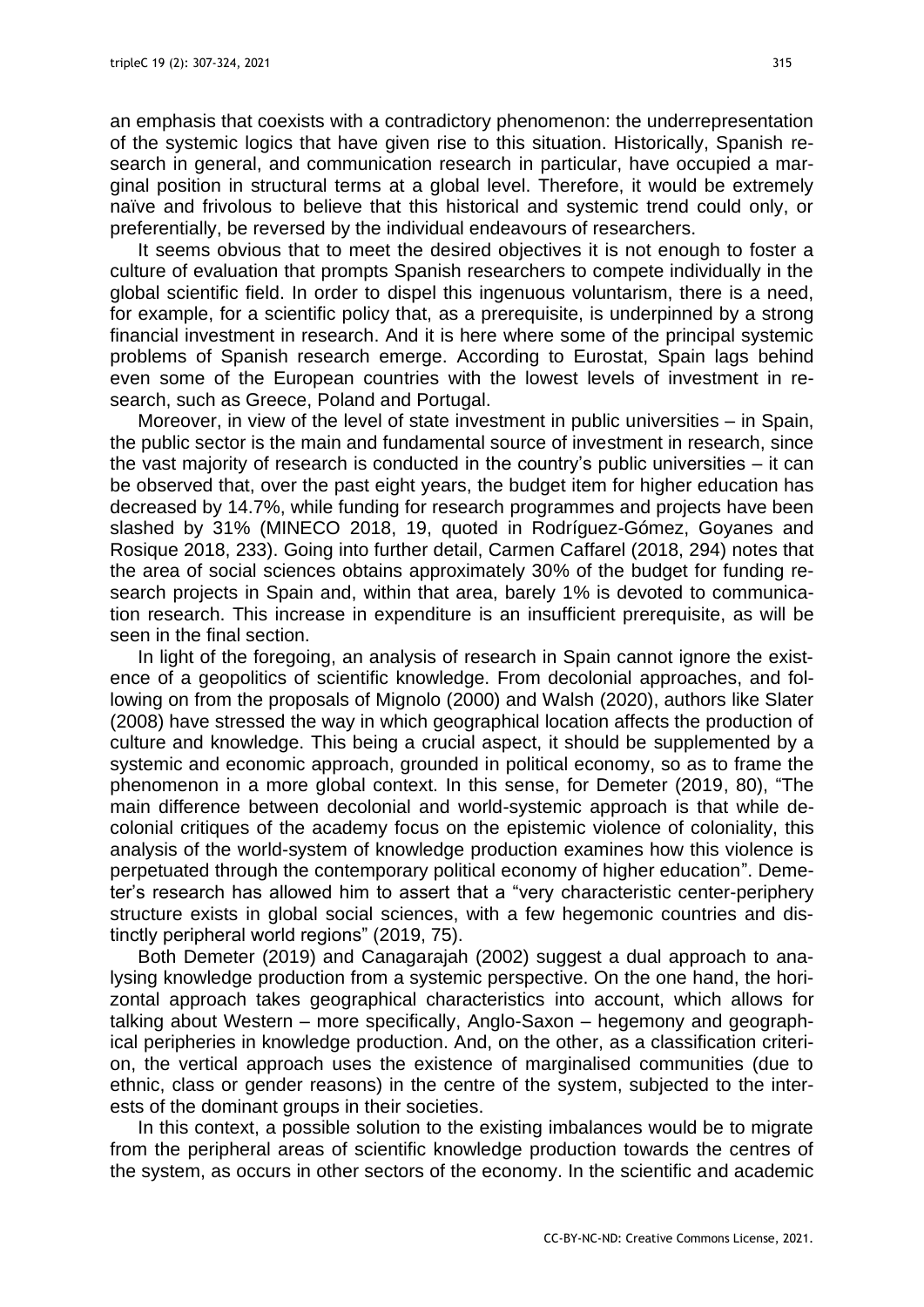diaspora (Seoane, Martínez-Nicolas and Vicente 2020), which is gathering steam as academic capitalism prospers (Jessop 2018), many researchers are being forced to emigrate from the periphery to the centre to accumulate capital, in the purest Bourdieusian sense of the word. Following Boatcă (2006), for Demeter this diaspora is

almost exclusively the privilege of upper middle-to upper-class students, and the international mobility of students and junior researcher not only reflects but also reinforces class-based social inequalities. It is obvious from the abovedelineated categorization that a very clear center-periphery structure is characteristic to global academy with semi-peripheral regions (2019, 78).

This is a personal and legitimate measure, but it does resolve the structural position of peripheral countries and regions as regards knowledge production. In this sense, the Argentinian researcher Daniela Perrota (2017) has verified the consequences that these policies for evaluating scientific production have for the current context of the geopolitics of knowledge at an international level. She has suggested that the evaluation criteria designed in the North and disseminated globally "challenge not only the internationalisation policies of universities, but also their dimensions and missions, perverting their very meaning" (Perrota 2017, 50).

This process is not only affecting the academic peripheries of Latin America, Africa and Asia, but also academic semi-peripheries (Boatcă 2006) including countries like Spain. The globalisation process of higher education (Robertson and Dale 2015, 159) is "a witting attempt by a range of national and transnational organizations to bring about a set of interventions around the globe aimed at extending the role of the market and reducing the role of national states". The acritical introduction of these global criteria into national science, knowledge and higher education policies reduces, as in the case of Spain, the capacity to find a way out of the structural positions of dependence in which they have been historically placed.

On the other hand, Spain's semi-peripheral position would theoretically offer the country the opportunity to attract part of the academic talent that, in the peripheries of the Global South, integrates the academic diaspora migrating towards the centres. But this potential has not been harnessed, at least in the case of PhD researchers in search of stable employment, since the specific requirements for occupying research and teaching positions at public universities in Spain (which are the majority and the most important) include a highly bureaucratised accreditation process that serves as a deterrent.

Connected to this, Afonso (2016, 819) posits that academic labour markets in Spain, as in France and Italy, are

characterized by high barriers to entry for outsiders and highly regulated labor markets. The most common obstacle to internationalization is the prevalence of endogamous recruitment based on contacts rather than research or teaching performance, besides centralized systems of 'accreditation' designed to control the labor supply by insiders.

This is also the conclusion reached in recent studies of the Spanish university system's endogamous character, which is impervious to attracting talent (Seoane, Martínez-Nicolás and Vicente 2020). Thus, Spain currently finds itself in a curious and by no means rational situation in which it shares some of the negative aspects of being semi-peripheral, while failing to take advantage of some of the potential benefits of being partially central.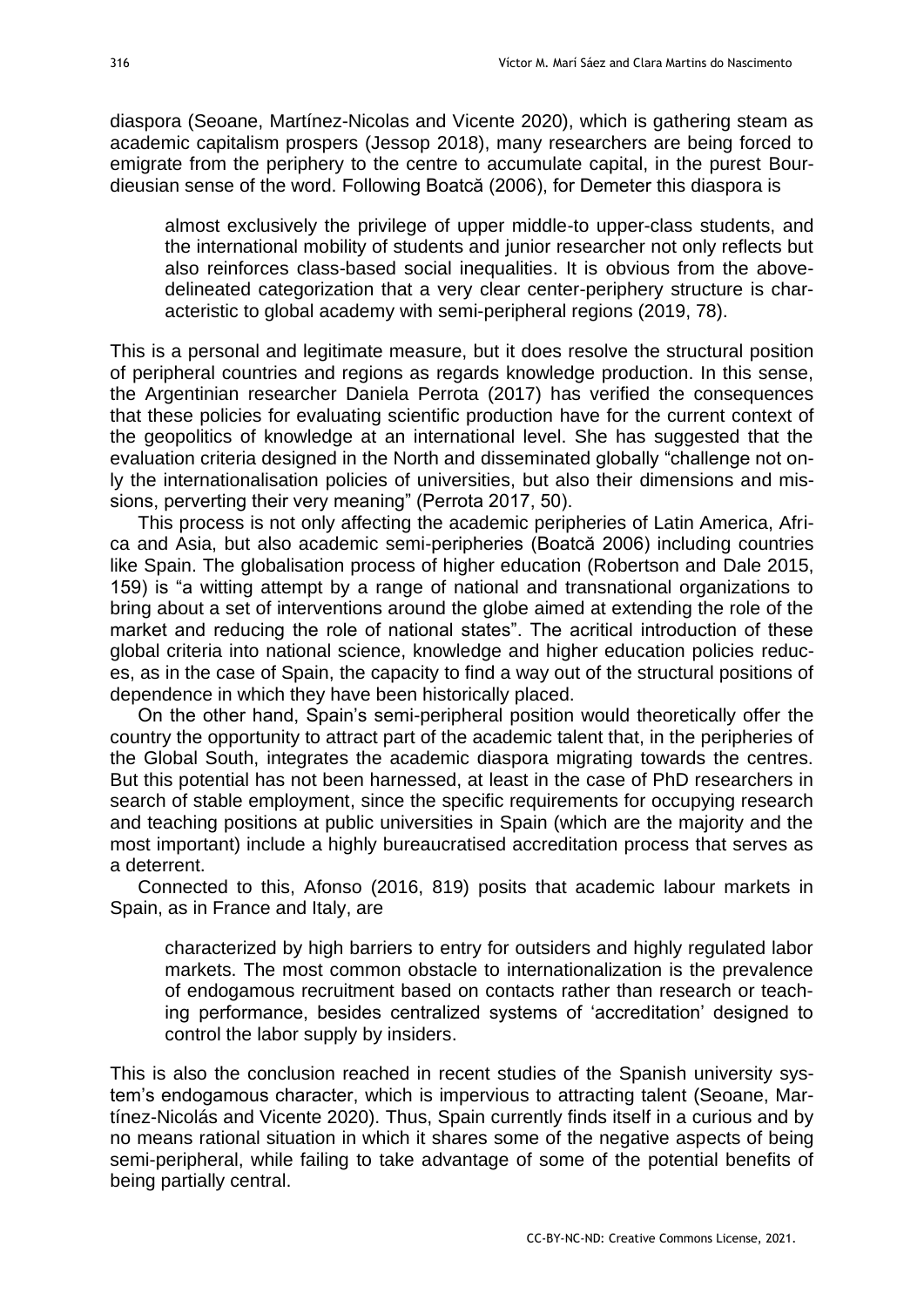Continuing with the issue of endogamy, Afonso (2016, 820), citing Spain's flagship newspaper *El País*, remarks, "Reports from the Spanish Ministry of education indicate for instance that 73% of all faculty obtained their PhD at the university where they are appointed, and 95% of professors obtaining new positions already had a position in the same institution". The local power wielded by Spanish universities continues to allow them to exert considerable influence on the selection of candidates for the most stable research and teaching positions, despite the advances in the establishment of more open selection criteria increasingly subject to accountability systems.

Something similar occurs with Spanish flagship publications in the field of communication, far removed, for instance, from the US model in which the International Communication Association (ICA) galvanises and coordinates the activity of the publications associated with it. The Spanish model has followed a different course and, notwithstanding the good work of the Spanish Association for Communication Research (AE-IC), the scientific publication context that has taken shape in Spain in recent years is far from ideal.

The endogamy and powerful influence resulting from the local power of universities have their own idiosyncrasies in Spain and, by extension, in Latin America. These traits are blindingly evident in García Márquez's novel, with which we began our article and to which we will now return. This phenomenon receives the specific name of "*caciquismo*",<sup>1</sup> namely, "a distorted form of local government in which a political boss (in this case, an academic boss) wields absolute power over a rural society, expressed as political clientelism". The term stems from the Taino word *cacique*, the name given to the chiefs of the tribes found in this region of the world, which, later on and by extension, was applied to those who lorded it over rural areas in Spain.

Bossism and, in turn, the reflection on the ways in which political and economic power is structured are a *leitmotif* of *Chronicle of a Death Foretold*. Bossism is characterised by the abuse of power over the weakest, and by the ostentation of economic superiority, two aspects that are constants throughout García Márquez's novel. Be that as it may, the work's despotic ambience is most distinctively expressed in the characters of Santiago Nasar (the owner of the hacienda El Divino Rostro) and Bayardo San Roman (an engineer).

For many Spanish researchers, the survival strategy for pursuing an academic career in this context – terribly hostile and highly competitive – involves collaborating with some of the bosses monopolising local academic power. It seems rather contradictory that the cycle of reforms in higher education implemented at the beginning of the twenty-first century have not only been incapable of eradicating endogamy or the power quotas of local bosses, but, on the contrary, have to some extent exacerbated them.

### **4. Conclusions**

Certainly, with the introduction of the aforementioned reforms, the process of commodifying communication research in Spain and, by extension, the Spanish university system as a whole, was something that was regrettably foreseeable: but *how* this process would be implemented was not so predictable. The scope of the capitalist university and knowledge project is such that it may give the impression of impotence when attempting to voice any criticism or when proposing alternatives. Far from any

<sup>1</sup> A Spanish term normally translated as "chieftainship", but which in the contemporary world would be equivalent to "despotism" or "bossism", especially in the political sense.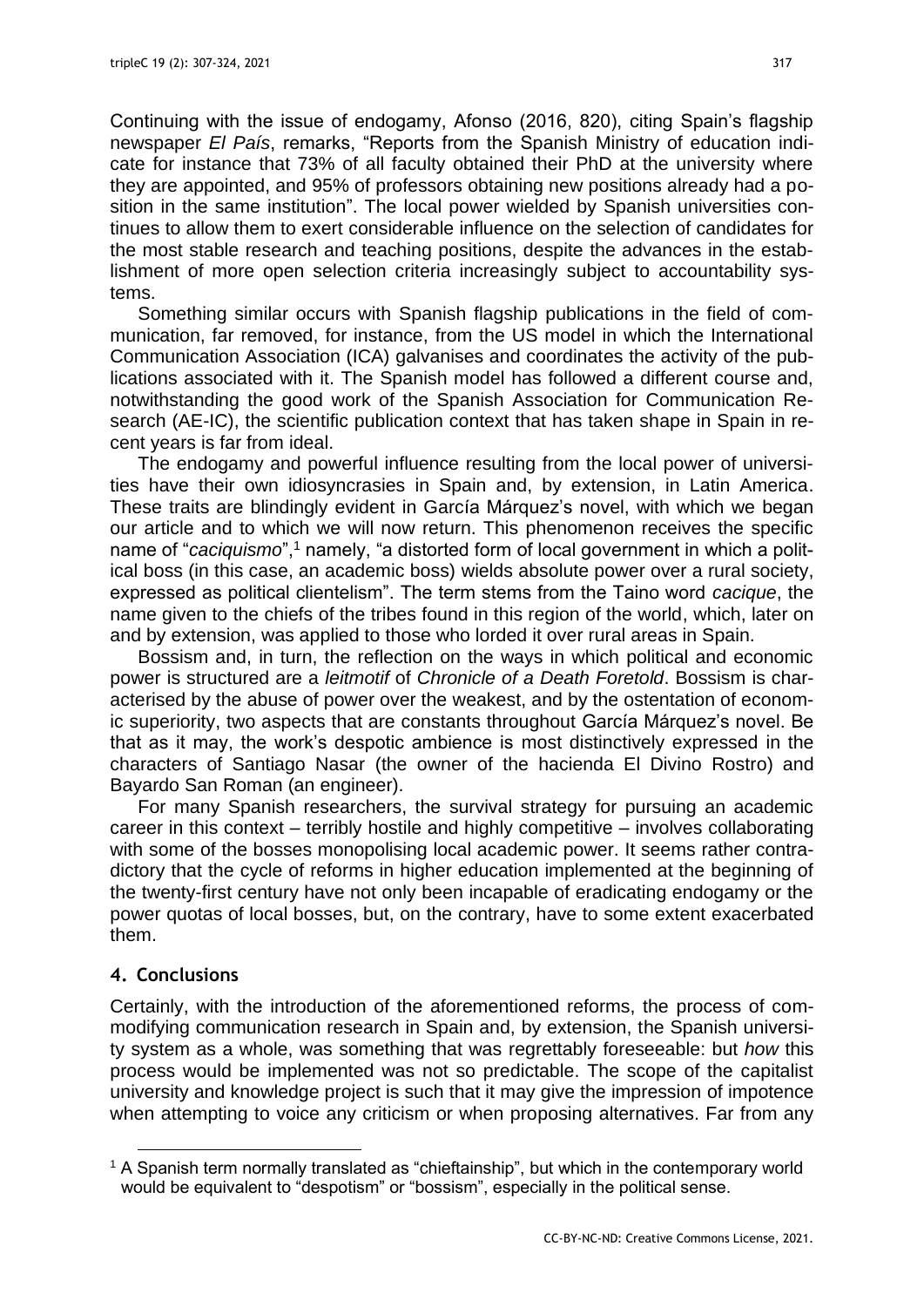inhibition, theoretical work is now more inescapable than ever when attempting to survive in such an adverse context and, at the same time, when following a line of work that may lead to generalisable alternatives in the mid and long term.

In relation to this, the adaption of our objects of research to the analyses performed by Woodcock on the digitisation of academic labour processes (Woodcock 2018, 137, Table 1) allows for further specifying three dimensions around which our reflections have revolved, which, in turn, may serve to propose other future lines of work. Academic and digital capitalism bring about far-reaching transformations in: (1) the object of study, in this case in the field of communication research; (2) the highly precarious academic work of lecturers/researchers; and (3) the outsourcing of tools for measuring research performance, designed by major academic publishing houses and blindly assumed by academic authorities and bodies. There is an interrelation between these three dimensions that is not always envisaged in a comprehensive fashion in analyses of academic work or the commodification of universities, and which, in our case study, we believe will enable us to glimpse other nuances that the fragmentation would have concealed.

One of the false solutions to the problems posed here currently involves open access (hereafter OA) publishing *per se*, as if this were the only magical solution to the problems and contradictions of the publication of academic papers in high-impact journals we describe. At this late juncture, we cannot address this issue comprehensively, but we can offer some food for thought. For instance, with his critical analysis of publishing house business models in the sphere of OA publishing, Manfred Knoche (2020) has highlighted the fact that, notwithstanding the benefits of the OA publishing option, when it does not include a critique of the commodification of knowledge, it results in the reproduction of the existing relationships of power and domination in the academic publishing world. In the words of Knoche, therefore, "Through commodification, the publishing houses that are declared as renowned 'brands' not only obtain the intellectual property rights of academics as creators in order to valorise capital, but also control the organisation of academic quality management by selectively controlling access to the publication market" (2020, 522).

This problem with functional OA models as regards the commodification of knowledge is being exacerbated by the practices of new actors in the publishing world. A striking case in the past few years is perhaps that of the MPDI group, a forprofit open access publisher. In relation to the theme of this article and the publishing and payment models implemented by this group, a Spanish researcher analysed two highly illustrative examples. In a paper entitled, not without a certain degree of irony, "Yes, all your colleagues are publishing in Sustainability or the International Journal of Environmental Research"<sup>2</sup>, this author noted how in these journals there were an significant number of papers written by Spanish researchers. For instance, of the 9,568 papers published in *Sustainability* in 2020, 13.05% were authored by Spaniards.

There are indications that Spain is the country with the second largest share of authors publishing in the journal *Sustainability*, surpassed only by China. *Sustainability* imposes high article processing charges (APCs). The example indicates that the

<sup>2</sup> Further information at: [http://unnombrealazar.blogspot.com/2020/11/si-todos-tus](http://unnombrealazar.blogspot.com/2020/11/si-todos-tus-companeros-estan.html)[companeros-estan.html.](http://unnombrealazar.blogspot.com/2020/11/si-todos-tus-companeros-estan.html) As the paper was published on 26 November 2020, it does not offer the overall number of papers published in the two journals in question during that year, which would be 10,591 in the case of *Sustainability* and 9,473 in that of the *International Journal of Environmental Research*.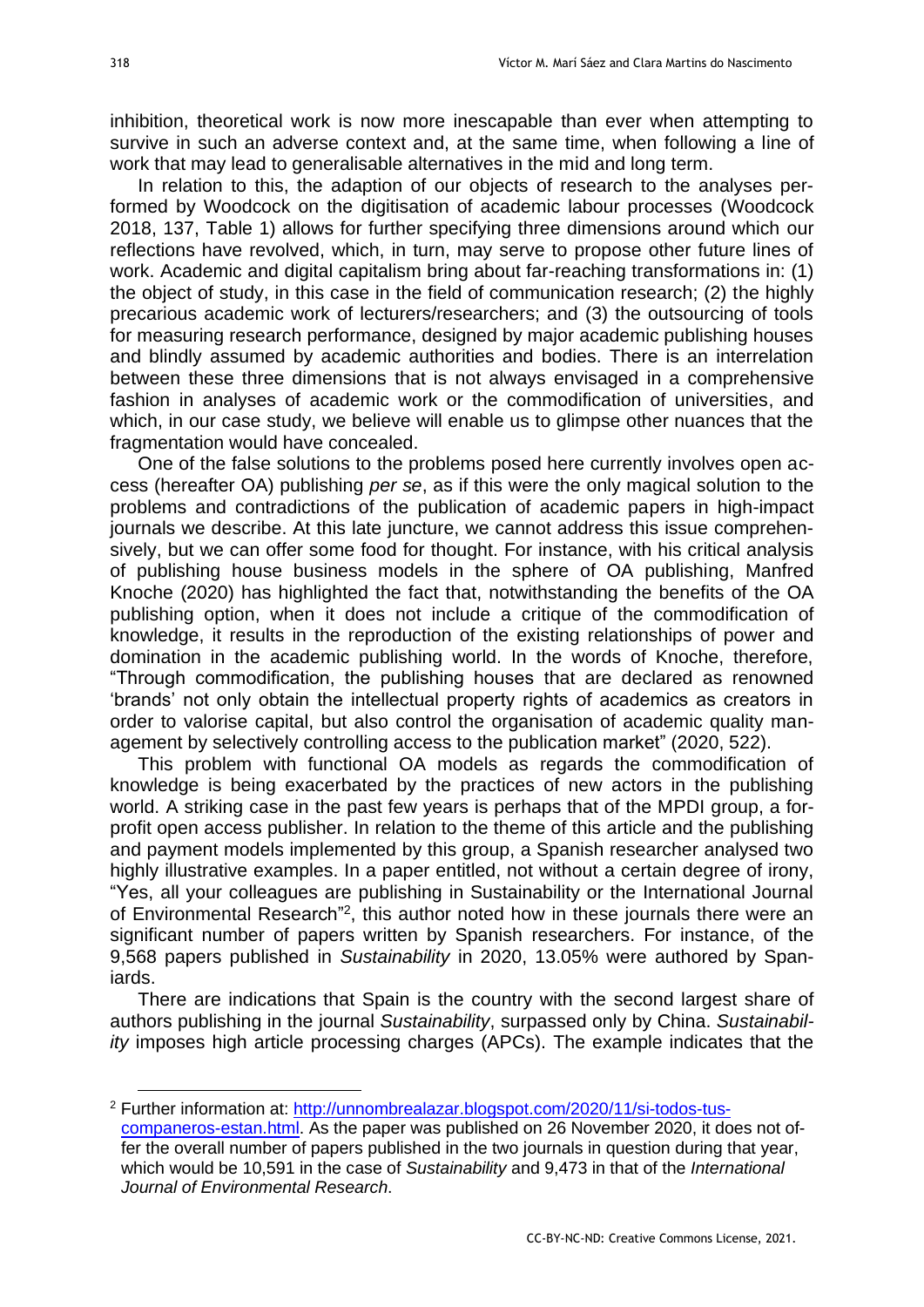commodification of academic knowledge in the form of for-profit open access plays an important role in Spanish academia.

*Sustainability* is an open access journal owned and operated by the Swiss company MDPI. It makes a profit from APCs. In *Sustainability*, the APC is currently set at approximately €1,750 (1,900 Swiss Francs 3 ). In July 2021, MDPI published 352 open access journals. <sup>4</sup> According to its own data, MDPI makes a surplus of 284 CHF out of an APC of 2000 CHF. This indicates a profit rate of 284  $/$  2000 = 14.2% per 2000 CHF of APC income, which is in general a very high level. A discount model is used where authors get discounts on the APCs by reviewing other papers. If they do this, in having their article published they enter into a waged-work-like relation as reviewers with the company whose paying customers/clients they are, which may create contradictions.

The other strategy implemented by functional OA for promoting the commodification of knowledge involves passing on the cost of publishing papers in OA to publicly funded universities and bodies. Although this practice is not exclusive to Spain, the truth is that it is currently being promoted more intensively here than in other countries, with little debate and practically no organised criticism. In 2021, the Spanish Conference of University Chancellors (CRUE), the vast majority of whose institutions are public, signed an agreement with major publishing groups, by virtue of which their researchers will be offered discounts in exchange for the payment of large sums of public money. <sup>5</sup> Accordingly, this only shifts the focus of the problem, with the state defraying the cost instead of individual researchers, without questioning the type of knowledge being disseminated, the rules under which it is publishable or the debatable expenditure of the scant public funds available for research for this purpose.

In line with Knoche's suggestions about the need for other OA models are the theses of Fuchs (2021) on how necessary it is to promote the so-called "digital commons", which would allow for advancing towards the digital public sphere and digital democracy. To his mind,

In capitalist open access, digital content is de-commodified, i.e. the articles and books are published as Creative Commons, but the principles of capital accumulation, commodification, valorisation, and profitability are not given up, but transformed. The opportunity to get published is commodified while the published content is a commons. The digital commons thereby are subsumed under and colonised by digital capital (2021, 20).

Together with his criticism of capitalist OA and digital commons models, he points to the need for promoting so-called "radical open access" as an alternative "to the conservative versions of open access that are currently being put forward by commercially-oriented presses, funders and policy makers" (Fuchs 2021, 20), as an evolution of the ideas revolving around the diamond OA model which he developed, together with Sandoval, some years ago (Fuchs and Sandoval 2013).

The example of OA highlights, once again, the voracity of capitalism when subsuming assets, which in principle are third-party, under commodity logic and the domination inherent to these processes. The commodification of universities in general and impact factors and metrics in particular involves a large dose of coercion

 $3$  See MPDI (n.d.(b)).

 $4$  See MPDI  $(n,d,(a))$ .

<sup>5</sup> Further information at: [https://www.ibercampus.es/los-rectores-avalan-el-refuerzo-de-crue](https://www.ibercampus.es/los-rectores-avalan-el-refuerzo-de-crue-al-oligopolio-de-los-41008.htm)[al-oligopolio-de-los-41008.htm](https://www.ibercampus.es/los-rectores-avalan-el-refuerzo-de-crue-al-oligopolio-de-los-41008.htm)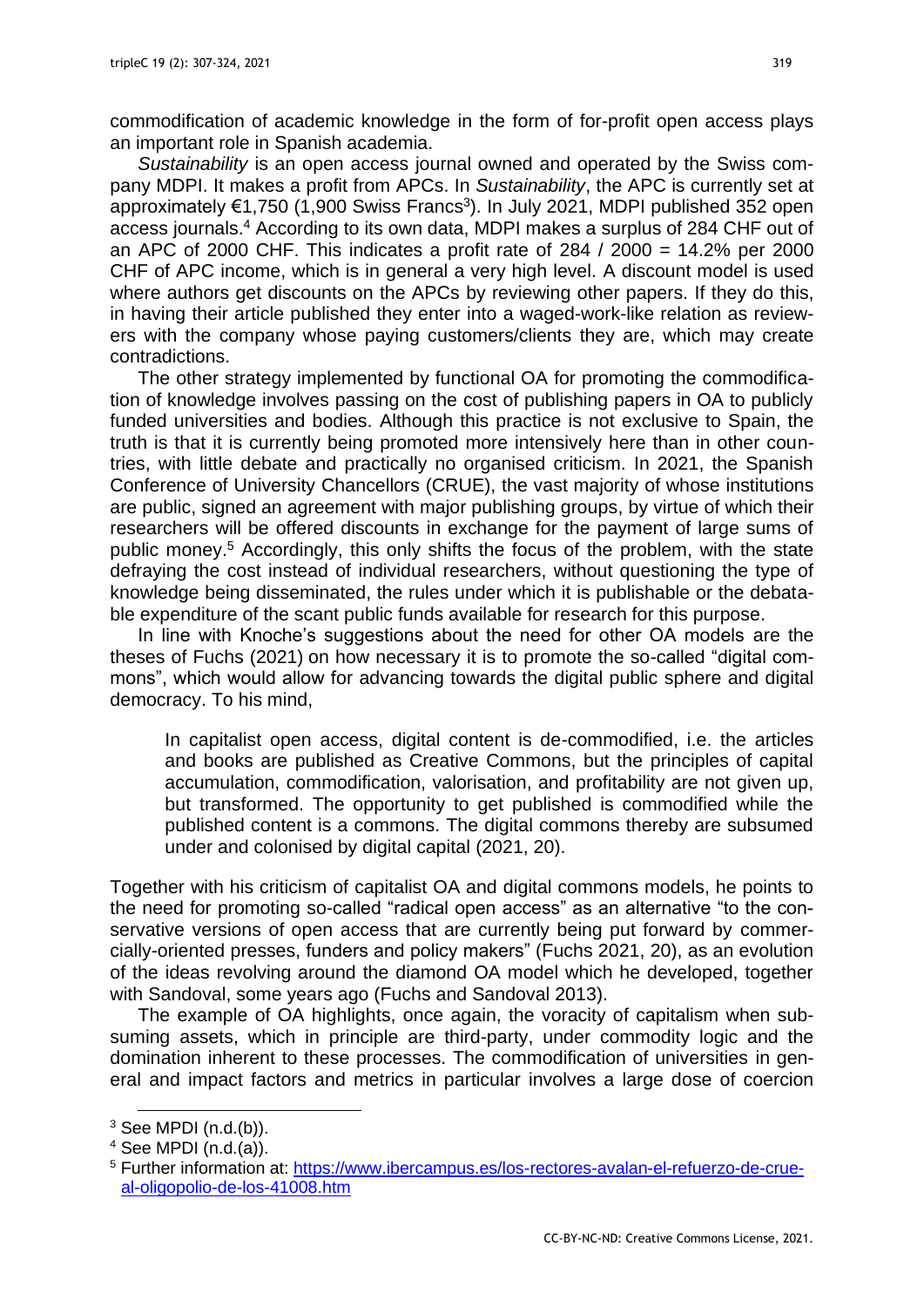and disciplining (Arboledas-Lérida 2021): domination that increases the more it is concealed under commodity fetishism.

In sum, we have attempted here to analyse the impact factors and metrics of academic journals on the basis of the category of commodity fetishism or the commodity as phantasmagoria, as proposed by Benjamin. This idolatrous relationship reinforces the logic of domination of factors and metrics of this type by concealing the process of alienating academic work, which exploited lecturers/researchers are expected to perform within core-periphery relations that are also hidden from view.

In light of the foregoing, it is necessary to escape from this commodity as phantasmagoria and break with the logic of capital (Zamora 2009a). For the moment, this would involve severing the fetishist link to impact factors and metrics and incorporating analytical categories and design alternatives to Wallerstein's core-periphery relations.

There are a number of ways of accomplishing this long-term goal. As well as introducing other OA models, there is a need for scientific, publishing and education policies employing differing criteria to the dominant ones, promoted by semiperipheral countries (Boatcă 2006) like Spain, Portugal, Italy and Greece, among others in Europe, by groups of scholars and associations in northern countries and by countries of the Global South which are also marginalised by the dominant logics.

This is, at least, the path that has been taken in some Latin American countries. As Perrota (2017, 50) indicates, in peripheral and dependent contexts, regional solutions grounded in solidarity allow for configuring alternative models for internationalising universities, which have breathed new life into the debates on the role of science and universities in the promotion of development. In a similar vein, for Hebe Vessuri (Vessuri, Guédon and Cetto 2014) there are other ways of expressing scientific excellence and quality than those currently being disseminated and imposed by global agencies. Vessuri proposes the design of a research policy that seeks to improve levels of science in Latin America – and, by extension, in other peripheral regions of the world – while contemplating the possibility of resolving the region's burning issues. She proposes establishing strategic relationships with other nodes of global scientific networks that are also interested in promoting alternative initiatives to the dominant ones, above all in the field of scientific publications, inasmuch as this is a strategic space in which, as has been seen above, debates on the quality, excellence and internationalisation of research and science are ultimately generated.

The commodification of universities foretold has exacerbated the job insecurity of university teaching and research staff, which is more evident on the system's peripheries and the lower rungs of the academic ladder. For Rodríguez-Victoriano, the university reforms have given rise to a state of affairs that is "increasingly more precarious, in which a growing number of teachers self-exploit themselves until suffering burnout. Obliged to compete in the piranha-infested river of the ANECA or the sharkinfested ocean of international rankings, their professional teaching and research projects have proven to be a double-edged sword" (2017, 101).

How can these problems be resolved? The Latin American researchers Perrota (2017) and Vessuri et al. (2014) have stressed that the solution would necessarily involve the design of national and regional scientific policies that offer viable alternatives and that, in one way or another, allow for recuperating, as noted by Bustamante (2018), the scientific sovereignty yielded to the major multinationals that establish the benchmark indicators. As these imposed factors and metrics have disrupted the university system as a whole, the necessary changes in them on the basis of the aforementioned alliances should aim to reformulate the entire university system, its ob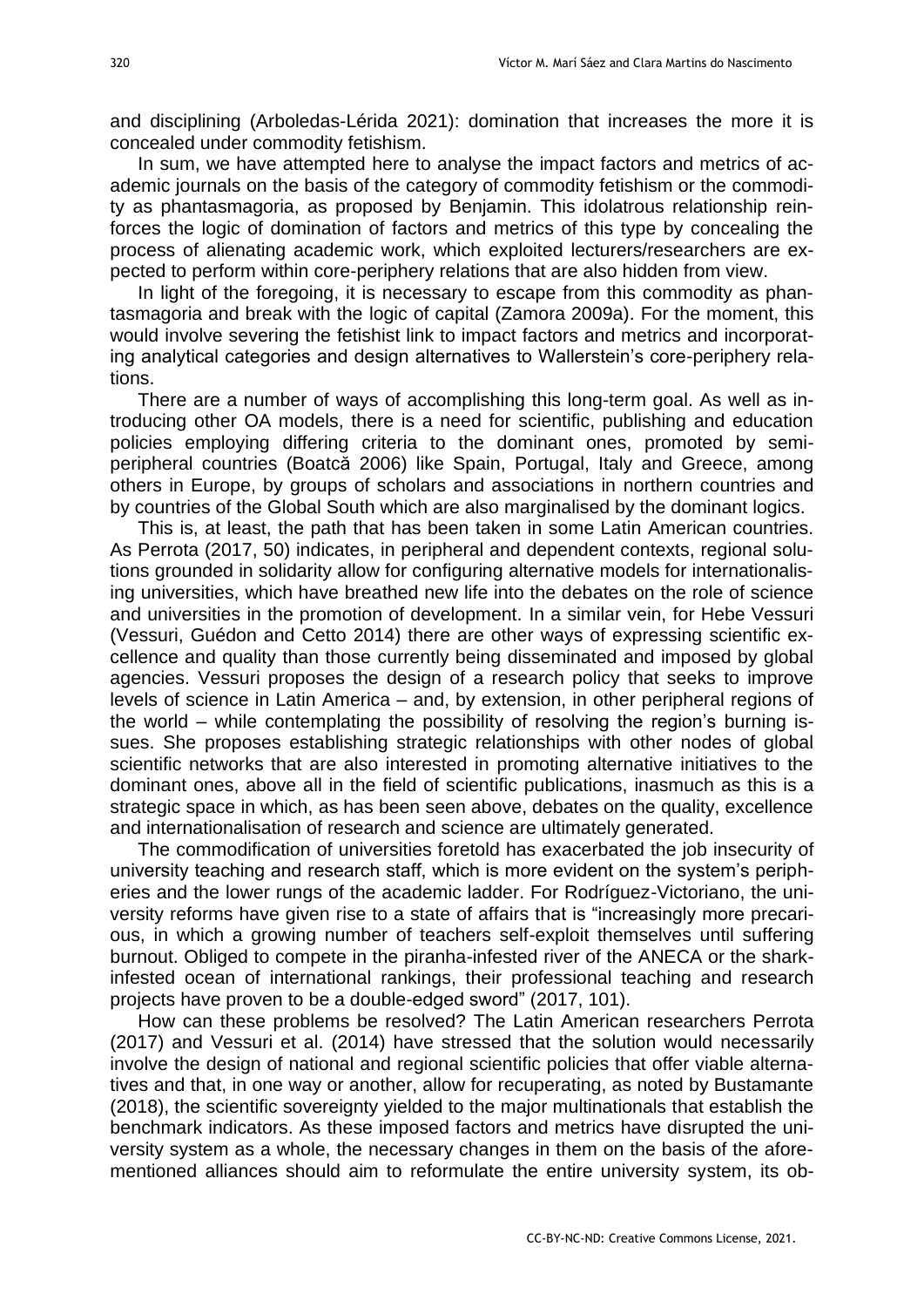jects of study and its labour relations. This change is by no means easy and there is still much work to be done. One of the first steps that should be taken is probably that suggested by the Chinese proverb: "if you find yourself in a hole, stop digging". On the contrary, we fear that, in a few years' time, we will be obliged to write a similar article in which the metaphor is not borrowed from García Márquez's *Chronicle of a Death Foretold*, but from another of his bestsellers: *One Hundred Years of Solitude*.

## **References**

- Adorno, Theodor W. 1991. *The Culture Industry: Selected Essays on Mass Culture*. London: Routledge.
- Afonso, Alexandre. 2016. Varieties of Academic Labor Markets in Europe. *Political Science & Politics* 49 (4): 816-821.<https://doi.org/10.1017/s1049096516001505>
- Allmer, Thomas. 2018. Theorising and Analysing Academic Labour. *tripleC: Communication, Capitalism & Critique* 16 (1): 49-77.<https://doi.org/10.31269/triplec.v16i1.868>
- Arboledas-Lérida, Luis. 2021. On the Coercive Nature of Research Impact Metrics: The Case Study of Altmetrics and Science Communication. *Social Epistemology.* <https://doi.org/10.1080/02691728.2021.1919237>
- Aronowitz, Stanley and Henry Giroux. 2000. The Corporate University and the Politics of Education. *The Educational Forum* 64 (4): 332-339. <https://doi.org/10.1080/00131720008984778>
- Bauman, Zygmunt. 2013. *Liquid modernity*. New York: John Wiley & Sons.
- Benjamin, Walter. 1921. *Kapitalismus als Religion*, *Gesammelte Schriften, Bd. VI*. Frankfurt: Suhrkamp Verlag.
- Bermejo, José Carlos. 2015. *La tentación del Rey Midas. Para una Economía Política del Conocimiento*. Madrid: Siglo XXI.
- Boatcă, Manuela. 2006. Semiperipheries in the World-System: Reflecting Eastern European and Latin American Experiences. *Journal of World-Systems Research* 12 (2): 321-346. <https://doi.org/10.5195/jwsr.2006.362>
- Bousquet, Marc. 2008. *How the University Works. Higher Education and the Low-Wage Nation*. New York: New York University Press.
- Bustamante, Enrique. 2018. La Investigación en Comunicación en España. Luces y Sombras. *AdComunica* 15: 285-288.<https://doi.org/10.6035/2174-0992.2018.15.14>
- Cabot, Mateu. 2011. Adorno's Critique of Mass Culture. *Constelaciones* 3: 130-147.
- Caffarel, Carmen. 2018. La Metainvestigación en Comunicación, una Necesidad y una Oportunidad. *adComunica. Revista Científica de Estrategias, Tendencias e Innovación en Comunicación* 15: 293-295.<https://doi.org/10.6035/2174-0992.2018.15.16>
- Canagarajah, Suresh A. 2002. *Geopolitics of Academic Writing*. Pittsburgh: University of Pittsburgh Press.
- Costa, Carmen. 2017. In-depth Study of the Scientific Productivity and Visibility of Spanish Communication Researchers in Scopus. *Observatorio* 11 (3): 1-16. <https://doi.org/10.15847/obsobs11320171030>
- de Filippo, Daniela. 2013. Spanish Scientific Output in Communication Sciences in WOS. The Scientific Journals in SSCI (2007-12). *Comunicar* 21(41): 25-34. <https://doi.org/10.3916/c41-2013-02>
- de la Herrán Gascón, Agustín and Gleyvis Coro Montanet. 2011. Análisis Crítico Sobre Algunos Efectos de la Cultura de la Evaluación Nomotética en la Universidad. *Revista Iberoamericana de Educación* 57: 217-231.<https://doi.org/10.35362/rie570494>
- de Mello, Alex Fiúza and Marco Antonio Rodrigues Dias. 2011. Os Reflexos de Bolonha e a América Latina: Problemas e Desafios. *Educação & Sociedade* 32 (115): 413-435. <https://doi.org/10.1590/s0101-73302011000200010>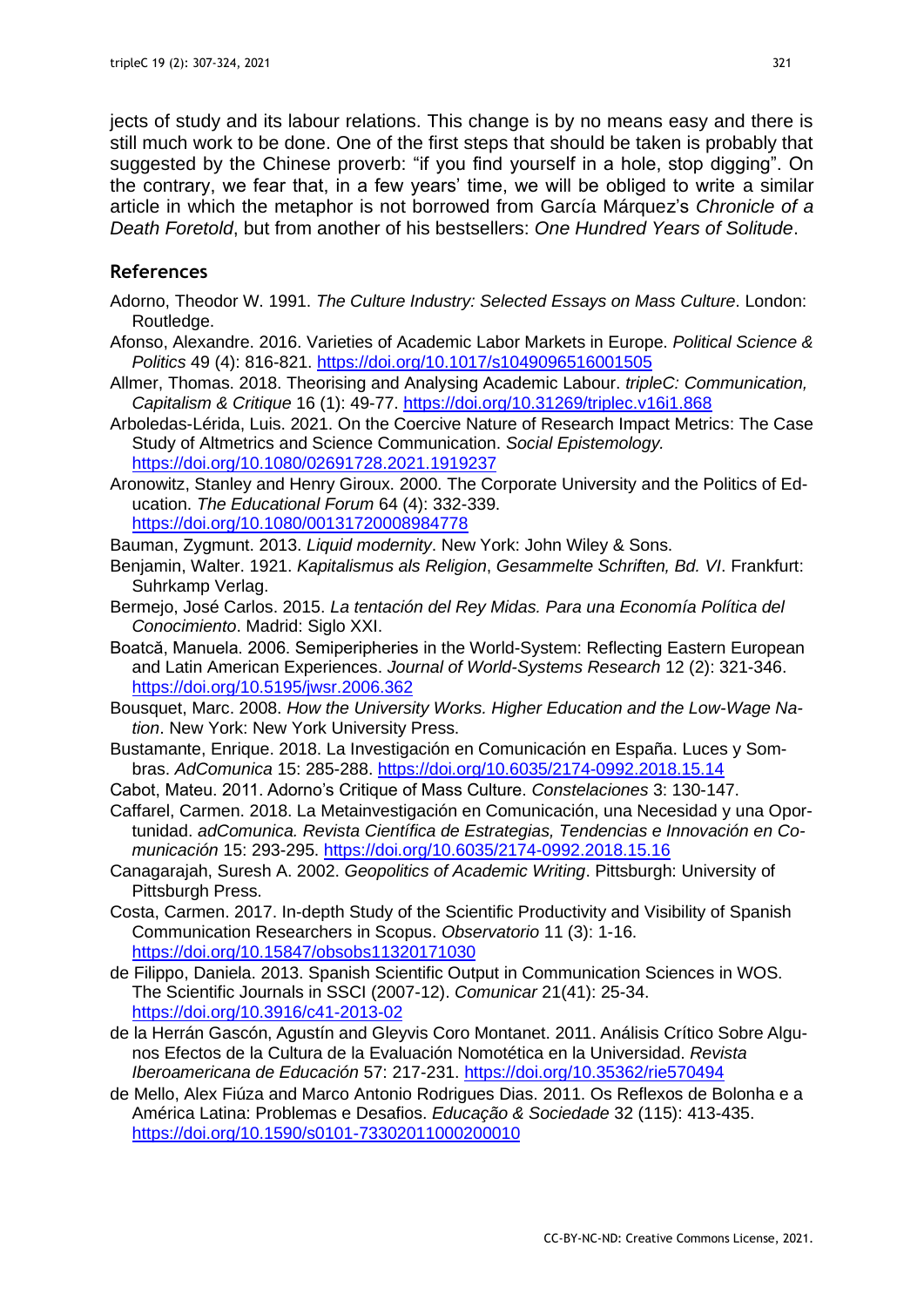- Demeter, Márton. 2019. The World-Systemic Dynamics of Knowledge Production: The distribution of Transnational Academic Capital in the Social Sciences. *Journal of World-Systems Research* 25 (1): 112-144. <https://doi.org/10.5195/jwsr.2019.887>
- el-Ojeili, Chamsy. 2014. Reflections on Wallerstein. The Modern World-System, Four Decades on. *Critical Sociology*, 41 (4-5): 679-700.<https://doi.org/10.1177/0896920513497377>
- Fernández-Quijada, David, Pere Masip and Ignacio Bergillos. 2013. The Price of Internationality: Duality in Publication Patterns of Spanish Communication Researchers. *Revista Española de Documentación Científica* 36 (2): 1-19. <https://doi.org/10.3989/redc.2013.2.936>
- Fuchs. Christian. 2021. The Digital Commons and the Digital Public Sphere: How to Advance Digital Democracy Today. *Westminster Papers in Communication and Culture* 16 (1): 9- 26.<https://doi.org/10.16997/wpcc.917>
- Fuchs, Christian and Marisol Sandoval. 2013. The Diamond Model of Open Access Publishing: Why Policy Makers, Scholars, Universities, Libraries, Labour Unions and the Publishing World Need to Take Non-Commercial, Non-Profit Open Access Serious. *tripleC: Communication, Capitalism & Critique* 11 (2): 428-443. <https://doi.org/10.31269/vol11iss2pp428-443>
- García Márquez, Gabriel. 1981. *Crónica de una Muerte Anunciada* [*Chronicle of a Death Foretold*]. Medellín, Colombia: La Oveja Negra.
- Gómez-Calderón, Bernardo and Sergio Roses. 2015. Spain's Most Productive Researchers in Communication (2009-2013): Profile, Impact and Internationalization. *Opción* 31 (4): 599-516.
- Hayes, Dennis. 2017. *Beyond McDonaldization. Visions of Higher Education*. New York: Routledge.
- Jackson, Debra, Garry Walter, John Daly and Michelle Cleary. 2014. Editorial: Multiple Outputs from Single Studies: Acceptable Division of Findings vs. 'Salami' Slicing. *Journal of Clinical Nursing* 23: 1-2. <https://doi.org/10.1111/jocn.12439>
- Jameson, Fredric. 1989. Marxism and Postmodernism. *New Left Review* I (176): 31-45.
- Jessop, Bob. 2018. On Academic Capitalism. *Critical Policy Studies* 1 (12): 104-109. <https://doi.org/10.1080/19460171.2017.1403342>
- Kemmis, Stephen. 1978. Nomothetic and Idiographic Approaches to the Evaluation of Learning. *Journal of Curriculum Studies* 10 (1): 49-59. <https://doi.org/10.1080/0022027780100104>
- Knoche, Manfred. 2020. Science Communication and Open Access: The Critique of the Political Economy of Capitalist Academic Publishers as Ideology Critique. *tripleC: Communication, Capitalism & Critique*, 508-534. <https://doi.org/10.31269/triplec.v18i2.1183>
- Larivière, Vincent, Stefanie Haustein and Philippe Mongeon. 2015. The Oligopoly of Academic Publishers in the Digital Era. *PLoS ONE* 10 (6): e0127502. <https://doi.org/10.1371/journal.pone.0127502>
- March, Kathleen. 1982. Crónica de una Muerte Anunciada: García Márquez y el Género Policiaco. *Inti, Revista de literatura hispánica* 16/17: 61-70.
- Marí, Víctor. 2012. Building knowledge from the margins: information, knowledge and social movements. *Transinformação* 24 (1): 61-64. [https://doi.org/10.1590/s0103-](https://doi.org/10.1590/s0103-37862012000100006) [37862012000100006](https://doi.org/10.1590/s0103-37862012000100006)
- Marí, Víctor and Gonzalo Ceballos. 2019. Opening the Black Box of Citations: A Qualitative Analysis on the Basis of the Taxonomy of Erikson and Erlandson. *Communication Theory* 29 (4): 463-481.<https://doi.org/10.1093/ct/qty027>
- Martínez Matías, Paloma. 2021. Phantasmagoria and Awakening. An Approach to Walter Benjamin's *Arcades Project. Logos. Anales del Seminario de Metafísica* 54 (1): 107-129. <https://doi.org/10.5209/asem.74709>
- Martínez-Nicolás, Manuel. 2020. Communication Research in Spain (1985-2015). Institutional Context, Academic Community and Scientific Production. *Revista Latina de Comunicación Social* 75: 383-414.<https://doi.org/10.4185/rlcs-2020-1432>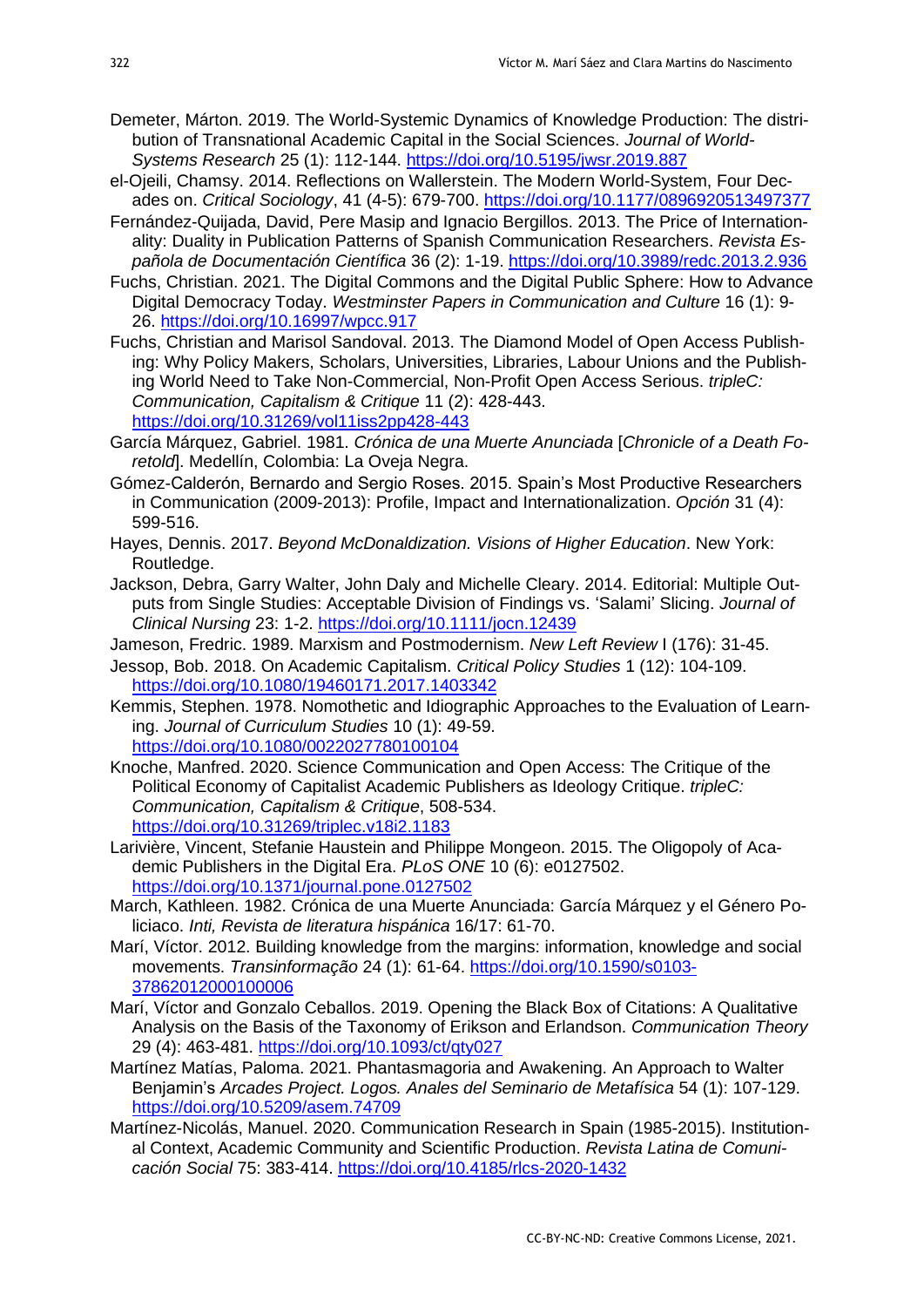- Martínez-Nicolás, Manuel. 2006. A Critical Mass in Crisis. Journalism Research in Spain: Scientific Community and Interests of Knowledge. *Anàlisi: Quaderns de Comunicació i Cultura* 33: 135-170.
- Martínez-Nicolás, Manuel and Enric Saperas-Lapiedra. 2011. Communication Research in Spain, 1998-2007. An Analysis of Papers Published in Spanish Communication Journals. *Revista Latina de Comunicación Social* 66: 101-129. doi: [10.4185/RLCS-66-2011-926-](http://dx.doi.org/10.4185/RLCS-66-2011-926-101-129-EN) [101-129-EN / CrossRef link](http://dx.doi.org/10.4185/RLCS-66-2011-926-101-129-EN)
- Mate, Reyes and Juan Mayorga. 2000. Los Avisadores del Fuego: Rosenzweig, Benjamin, Kafka. *Isegoría* 0 (23): 45-67.<https://doi.org/10.3989/isegoria.2000.i23.535>
- Mattelart, Armand and Michele Mattelart. 1995. *Histoire des Théories de la Communication*  [*A History of Communication Theories*]. Paris: La Découverte.
- Mignolo, Walter. 2000. *Local Histories/Global Designs: Coloniality, Subaltern Knowledges and Border Thinking*. Princeton: Princeton University Press.
- MINECO Ministerio de Economía, Industria y Competitividad. 2018. *Plan Estatal de Investigación Científica, Técnica y de Innovación*. Accessed 28 July, 2021. [https://arosaid.com/2018/01/19/plan-estatal-de-investigacion-cientifica-y-tecnica-y-de](https://arosaid.com/2018/01/19/plan-estatal-de-investigacion-cientifica-y-tecnica-y-de-innovacion-2017-2020/)[innovacion-2017-2020/](https://arosaid.com/2018/01/19/plan-estatal-de-investigacion-cientifica-y-tecnica-y-de-innovacion-2017-2020/)
- MPDI. n.d.(a). Open Access Journals A Z [webpage]. Accessed 15 July 2021. <https://www.mdpi.com/about/journals>
- MPDI. n.d.(b). Sustainability: Article Processing Charge [webpage]. Accessed 15 July 2021. <https://www.mdpi.com/journal/sustainability/apc>
- Palma, Montserrat. 2019. *Bolonia, 20 años Después. El Espacio Europeo de Educación Superior en España: Análisis de los Debates Parlamentarios*. Madrid: Ministerio de Educación, Cultura y Deportes.
- Perrota, Daniela. 2017. Universidad y Geopolítica del Conocimiento. *Revista de investigación en Ciencias Sociales* 94: 50-58.
- Piñeiro-Naval, Valeriano and Ricardo Morais. 2019. Study of the Academic Production on Communication in Spain and Latin America. *Comunicar* 27 (61): 113-123. <https://doi.org/10.3916/c61-2019-10>
- Piñuel, José Luis, Carlos Lozano and Antonio García. 2011. *Investigar la Comunicación en España*. Fuenlabrada, Madrid: Facultad de Ciencias de la Comunicación, Universidad Rey Juan Carlos.
- Quirós, Fernando. 2016. The Management University in Europe and the Procedures for Evaluation of the "Quality" of Teaching and Research in Spain. *Chasqui, Revista Latinoamericana de Comunicación* 133: 191-208.
- Reig, Ramón. 2014. Dependent Research: A Structural Critique of the JCR System. *Ámbitos. Revista Internacional de Comunicación* 27: 1-33. <https://doi.org/10.12795/ambitos.2015.i27.05>
- Ritzer, George. 1992. *The McDonaldization of Society*. Thousand Oaks: Pine Forge Press.
- Robertson, Susan L. and Roger Dale. 2015. Towards a "Critical Cultural Political Economy" Account of the Globalising of Education. *Globalisation, Societies and Education* 13 (1): 149-170. <https://doi.org/10.1080/14767724.2014.967502>
- Rodríguez-Gómez, Eduardo, Manuel Goyanes and Gloria Rosique. 2018. Communication Research in Spain: Labor Temporality, Intensive Production and Competitiveness. *Communication & Society* 31 (4): 229-242. <https://doi.org/10.3145/epi.2018.nov.11>
- Rodríguez-Victoriano, José Manuel. 2017. The Paranoia of Promotors and the Guilt of Victims in the Praxis of Excellence in Universities: Towards a Renewal of the Desire to Teach. *Teknokultura* 14 (1): 85-103. <https://doi.org/10.5209/TEKN.55047>
- Seoane, Francisco, Manuel Martínez-Nicolás and Miguel Vicente. 2020. The Brain Drain in Spanish Communication Research: the Perspective of Spanish Academics Abroad. *Profesional de la Información* 29 (4): e290433.<https://doi.org/10.3145/epi.2020.jul.33>
- Slater, David. 2008. Rethinking the Geopolitics of Knowledge: A Challenge to Imperial Visions. *Tabula Rasa* 8: 335-358.